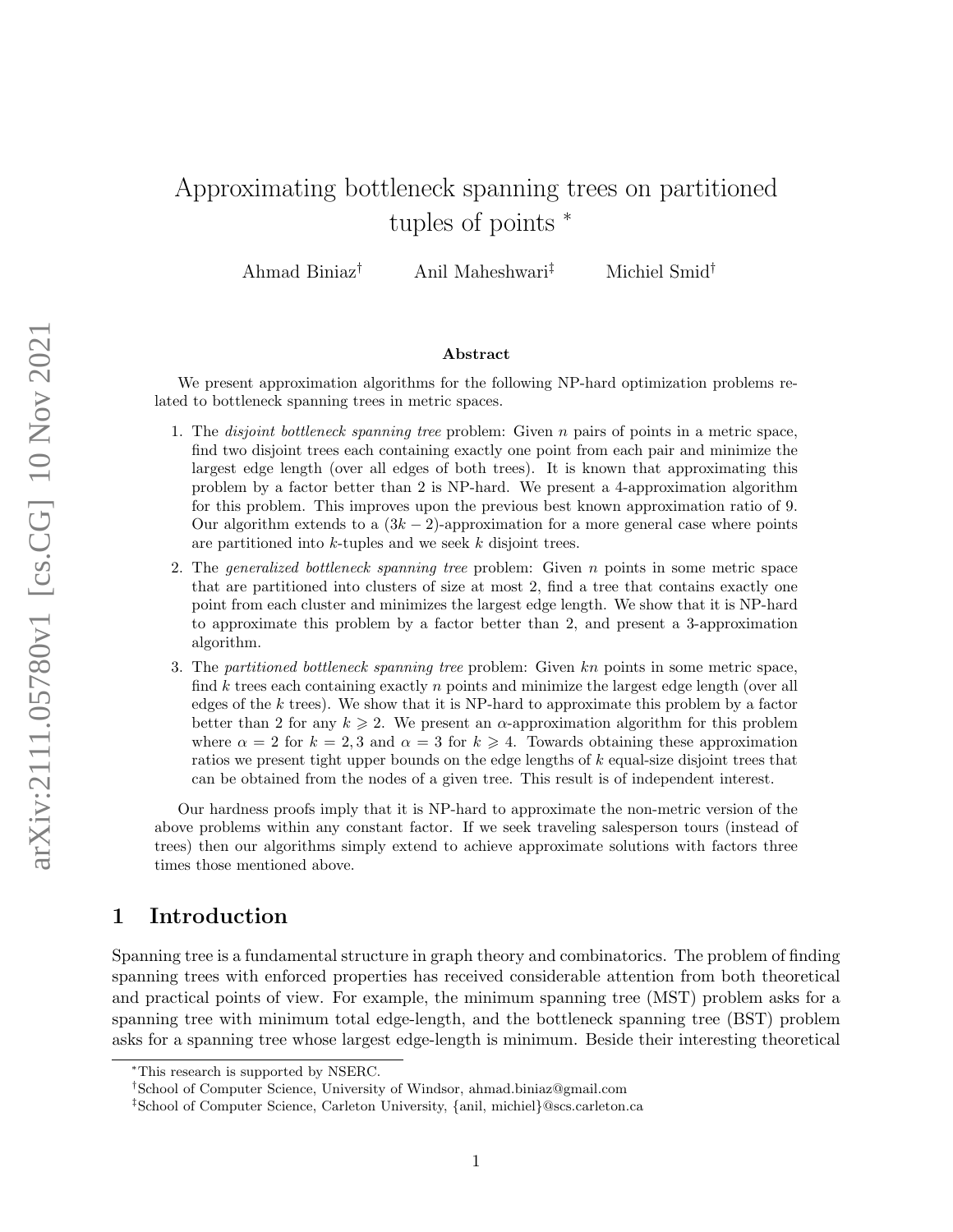properties, these problems find applications in the design of networks, including computer networks, wireless networks, and transportation networks, to name a few. Bottleneck spanning trees in particular are important in designing telecommunications networks with short connections (edges). Short connections are desirable in many ways because they require lower transmission ranges, are more secure, and cause less interference. This paper addresses three closely related bottleneck spanning tree problems (illustrated in Figure [1\)](#page-1-0):



<span id="page-1-0"></span>Figure 1: Illustration of the problems for  $k = 2$ ; black and white squares/circles represent tuples.

- 1. The disjoint bottleneck spanning tree (k-DBST) problem: Given kn points in some metric space that are partitioned into  $k$ -tuples, find  $k$  disjoint trees each containing exactly one point from each tuple and minimize the largest edge length (over all edges of the k trees).
- 2. The generalized bottleneck spanning tree (k-GBST) problem: Given n points in some metric space that are partitioned into clusters of size at most  $k$ , find a tree that contains exactly one point from each cluster and minimizes the largest edge length. The term "spanning" refers to span all clusters.
- 3. The partitioned bottleneck spanning tree (k-PBST) problem: Given kn points in some metric space, find k trees each containing exactly  $n$  points and minimize the largest edge length (over all edges of the k trees).

The above problems are natural generalizations of the standard BST problem. For  $k = 1$ , all above problems are equivalent to the BST problem which can be solved optimally in polynomial time [\[9\]](#page-15-0). For  $k \geq 2$ , all above problems are NP-hard and cannot be approximated by a factor better than 2 unless  $P = NP$  (this will become clear shortly). The focus of this paper is on  $k \ge 2$ . We first present constant-factor approximation algorithms for  $k = 2$ . Then we extend some of our algorithms for larger k.

#### 1.1 Some related works and applications

The problems introduced above find real-world applications that we put into context together with some related works. In our description we implicitly assume that  $k$  is at least 2.

(1) The k-DBST problem is introduced by Arkin et al. [\[2\]](#page-15-1). Motivated by the problem of maintaining secure connectivity in networks involving replicated data, Arkin et al.[\[2\]](#page-15-1) introduced a class of problems that ask for k disjoint structures (trees, cycles, matchings) each containing one point form every given k-tuple. In particular they studied these problems for  $k = 2$ . Among many interesting results they presented a 9-approximation algorithm for the 2-DBST problem and an 18 approximation algorithm for computing two disjoint traveling salesperson tours (instead of trees). It is easily seen, from their Lemma 8, that the 9-approximation algorithm can be extended to achieve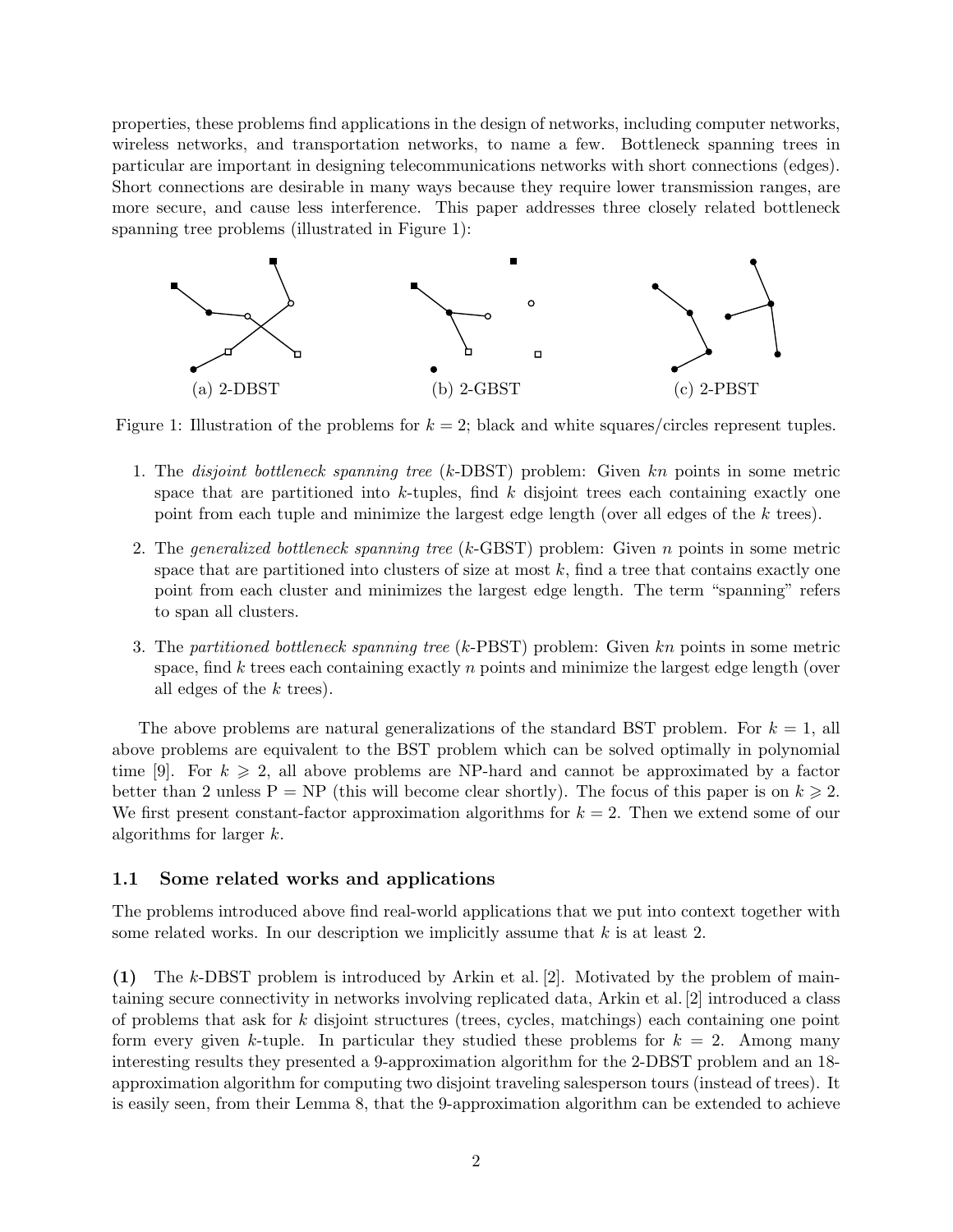a  $(6k-3)$ -approximation for the k-DBST problem. Although some of the results of Arkin et al. [\[2\]](#page-15-1) have been improved by Johnson [\[21\]](#page-16-0), their ratios 9 and 18 are still the best known. As for the lower bound, Johnson [\[21\]](#page-16-0) showed that it is NP-hard to approximate the 2-DBST problem by a factor better than 2.

(2) The k-GBST problem is closely related to the k-generalized minimum spanning tree (k-GMST) problem, introduced by Myung et al. [\[29\]](#page-16-1). The k-GMST problem asks for a tree that contains exactly one point from each cluster and minimizes the total-edge length. This problem is well studied (see e.g. the recent survey by Pop [\[34\]](#page-17-0) and references therein). The k-GMST problem is NP-hard even for  $k = 2$  in the Euclidean plane. Even a more restricted version where the two points in each cluster have the same x or y coordinates is NP-hard [\[13,](#page-15-2) [16,](#page-15-3) [22\]](#page-16-2). The metric version of the k-GBST can be approximated by a ratio of  $2k$  using linear programming [\[36\]](#page-17-1) combined with the so-called parsimonious property [\[18\]](#page-16-3). Related work [\[6,](#page-15-4) [34,](#page-17-0) [35\]](#page-17-2) also addresses the generalized traveling salesperson problem (TSP) in which the tour must contain exactly one point from each cluster. The group Steiner tree is another related problem which asks for a shortest tree that contains at least one point from each cluster. The non-metric versions of both the k-GMST and the group Steiner tree problems are NP-hard and cannot be approximated within any constant factor [\[20,](#page-16-4) [29\]](#page-16-1). Gabow et al. [\[17\]](#page-15-5) studied the problem of finding a path, from a source to a destination in a graph, that passes through at most one vertex from every given pair of vertices. Arkin et al. [\[3\]](#page-15-6) studied the multiple-choice minimum-diameter problem which is to select at least one element from each cluster to minimize the diameter of the chosen elements. The k-GBST also lies in the concept of imprecision in computational geometry where each input point is provided as a region of uncertainty (also known as neighborhood) and the exact position of the point may be anywhere in the region; see e.g. [\[7,](#page-15-7) [14,](#page-15-8) [26,](#page-16-5) [27,](#page-16-6) [28\]](#page-16-7).

Both the k-GBST and the k-GMST have real-world applications for example in the field of telecommunications, designing metropolitan area networks, interconnecting local area networks, determining location of regional service centers (e.g., stores, warehouses, agricultural settings, distribution centers). For a detailed explanation of these applications and for more examples we refer the interested reader to the paper of Myung et al. [\[29\]](#page-16-1) and the recent survey by Pop [\[34\]](#page-17-0).

(3) The k-PBST problem falls in the class of partitioning a set into subsets such that the substructures (computed on subsets) are balanced. Balanced partitioning of the input has a long history and gives rise to interesting theoretical problems. For example in the k-partition traveling salesperson problem we are given k salespersons and the goal is to visit every city by exactly one salesperson and minimize the distance traveled by the salesperson making the longest journey [\[4,](#page-15-9) [5,](#page-15-10) [33\]](#page-16-8).

The problem of k-balanced partitioning of a graph asks for partitioning the vertices of the graph into k subsets such that the induced subgraph on each subset is connected and the maximum cardinality of the subsets is minimized. Dyer and Frieze [\[15\]](#page-15-11) showed that this problem is NP-hard; they also showed the hardness of many variations of this problem. Chlebíková [\[11\]](#page-15-12) presented constant-factor approximations for  $k = 2, 3$ , and Chen et al. [\[10\]](#page-15-13) presented a  $k/2$ -approximation for  $k \geq 4$ . The max-min version of this problem is also studied [\[11,](#page-15-12) [38\]](#page-17-3).

Motivated by a problem from the shipbuilding industry, Andersson et al. [\[1\]](#page-14-0) studied the  $k$ partition minimum spanning tree  $(k$ -PMST) problem where the goal is to partition an input point set into k subsets such that the length of the longest MST on the subsets is minimized. As noted in [\[24\]](#page-16-9) (and references therein) the k-PMST problem also arises in multi-vehicle scheduling, task sequencing, and political districting. Andersson et al. [\[1\]](#page-14-0) showed that the k-PMST problem is NP-hard even for  $k = 2$  in the Euclidean metric in the plane, and presented  $(4/3 + \epsilon)$  and  $(2 + \epsilon)$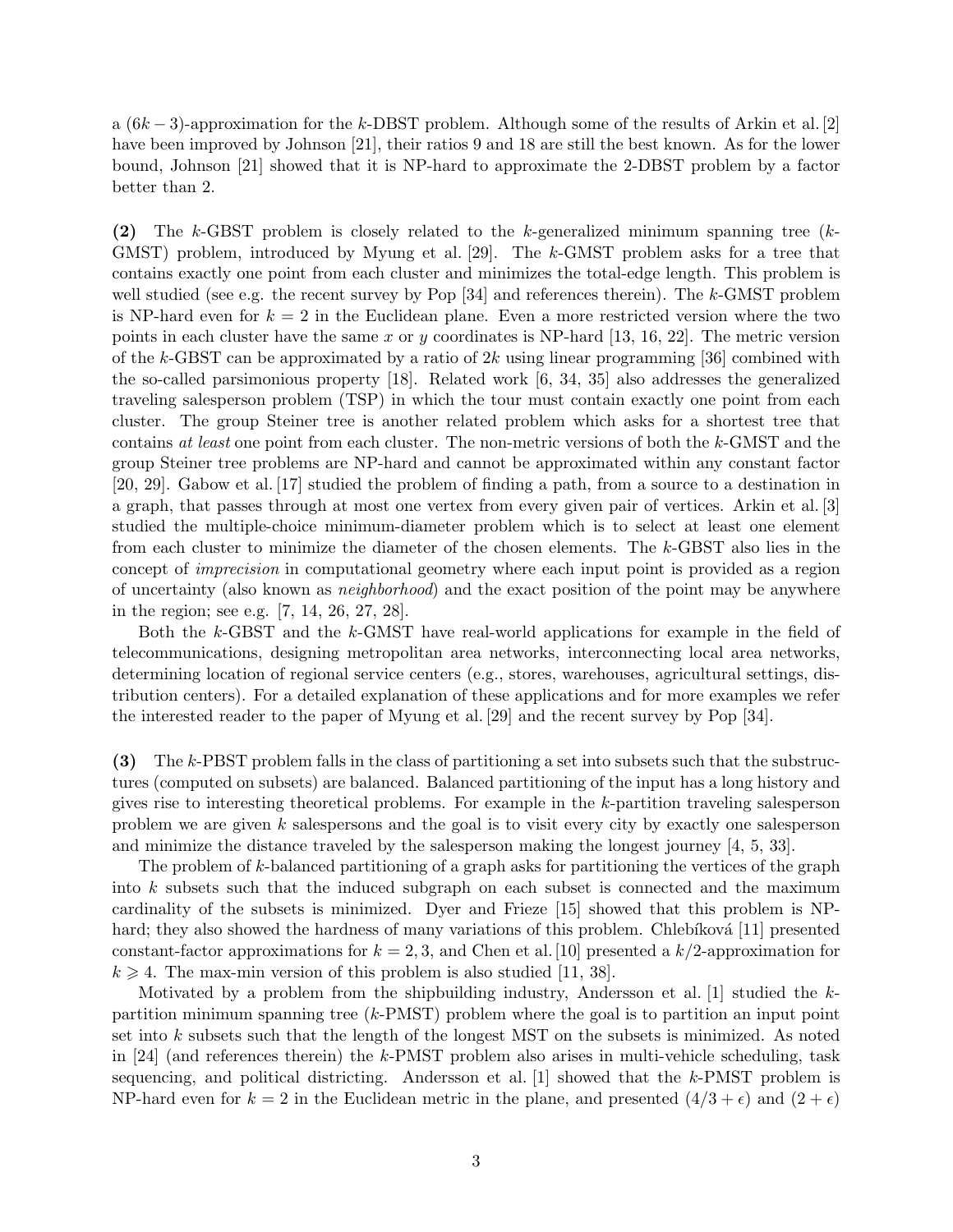approximations for  $k = 2$  and  $k \ge 3$ , respectively. Karakawa et al. [\[24\]](#page-16-9) studied this problem in higher dimensions. The k-PMST problem has also been studied in trees and cactus graphs under the name "minmax subtree cover" problem [\[30,](#page-16-10) [31,](#page-16-11) [32\]](#page-16-12).

#### 1.2 Our contributions

We study the  $k$ -DBST,  $k$ -GBST, and  $k$ -PBST problems in metric spaces (where distances satisfy the triangle inequality). We show the hardness as well as approximation algorithms for these problems. We present our results for the simplest version where  $k = 2$  (as it is easier to understand) and then extend them for larger  $k$ .

- The 2-DBST problem is known [\[21\]](#page-16-0) to be NP-hard and inapproximable by a factor better than 2. We present a 4-approximation algorithm for this problem. This improves the previous best known ratio of 9 due to Arkin et al. [\[2\]](#page-15-1). We extend our algorithm and achieve a  $(3k-2)$ approximation for the k-DBST for any  $k \geq 2$  (Theorem [3\)](#page-7-0).
- The difficulty of the 2-GBST problem lies in choosing representative points from clusters; once these points are selected, the problem is reduced to the standard BST problem. We show that it is NP-hard to approximate the 2-GBST problem by a factor better than 2 using a reduction from 3-SAT (Theorem [4\)](#page-7-1), and present a 3-approximation algorithm for this problem (Theorem [5\)](#page-8-0). In some part of our algorithm we show the following result which is of independent interest (Theorem [6\)](#page-9-0): Given a tree  $T_1$  and a partitioning of its nodes into clusters of size at most two, we can obtain a tree  $T_2$  that contains exactly one node from each cluster and the length of its edges is at most 3 in the metric<sup>[1](#page-3-0)</sup> of  $T_1$ ; the upper bound 3 is the best achievable.
- We show that it is NP-hard to approximate the k-PBST problem by a factor better than 2 for any  $k \geqslant 2$  (Theorem [7\)](#page-10-0) using a reduction from the 2-balanced partitioning of a graph [\[15\]](#page-15-11). We present an  $\alpha$ -approximation algorithm for this problem (Theorem [8\)](#page-11-0) where  $\alpha = 2$ for  $k = 2, 3$  and  $\alpha = 3$  for  $k \ge 4$ . Towards obtaining these approximation ratios we present tight upper bounds on the edge lengths of  $k$  equal-size disjoint trees that can be obtained from the nodes of a given tree (Theorem [9\)](#page-11-1). This result is of independent interest.

A straightforward implication of our hardness proofs and that of Johnson [\[21\]](#page-16-0) is that the nonmetric versions of the above problems cannot be approximated within any constant factor.

Extension to bottleneck TSP tours. If instead of trees in the above problems we seek TSP tours that minimize the largest edge length, then our algorithms simply extend to obtain approximate solutions with factors that are thrice those for bottleneck trees. This can be done via a known result that the *cube*<sup>[2](#page-3-1)</sup> of every connected graph has a Hamiltonian cycle, and such a cycle can be computed in polynomial time [\[23,](#page-16-13) [25\]](#page-16-14); this is also hinted in [\[12,](#page-15-14) Exercise 37.2.3]. To use this result, we first obtain an  $\alpha$ -approximate solution, namely  $\beta$ , for the corresponding BST problem (using our BST algorithms) and then we find TSP tours, namely  $\mathcal{T}$ , in the cube of  $\mathcal{B}$ . By the triangle inequality the largest edge-length in the cube graph, and in particular in  $\mathcal{T}$ , is at most thrice the largest edge-length in  $\beta$ . Notice that in all above problems the largest edge length in any optimal

<span id="page-3-0"></span><sup>&</sup>lt;sup>1</sup>In this metric the distance between two nodes u and v in a tree T is the number of edges in the unique path between them in T.

<span id="page-3-1"></span><sup>&</sup>lt;sup>2</sup>The cube of a graph G has the same vertices as  $G$ , and has an edge between two distinct vertices if and only if there exists a path, with at most three edges, between them in G.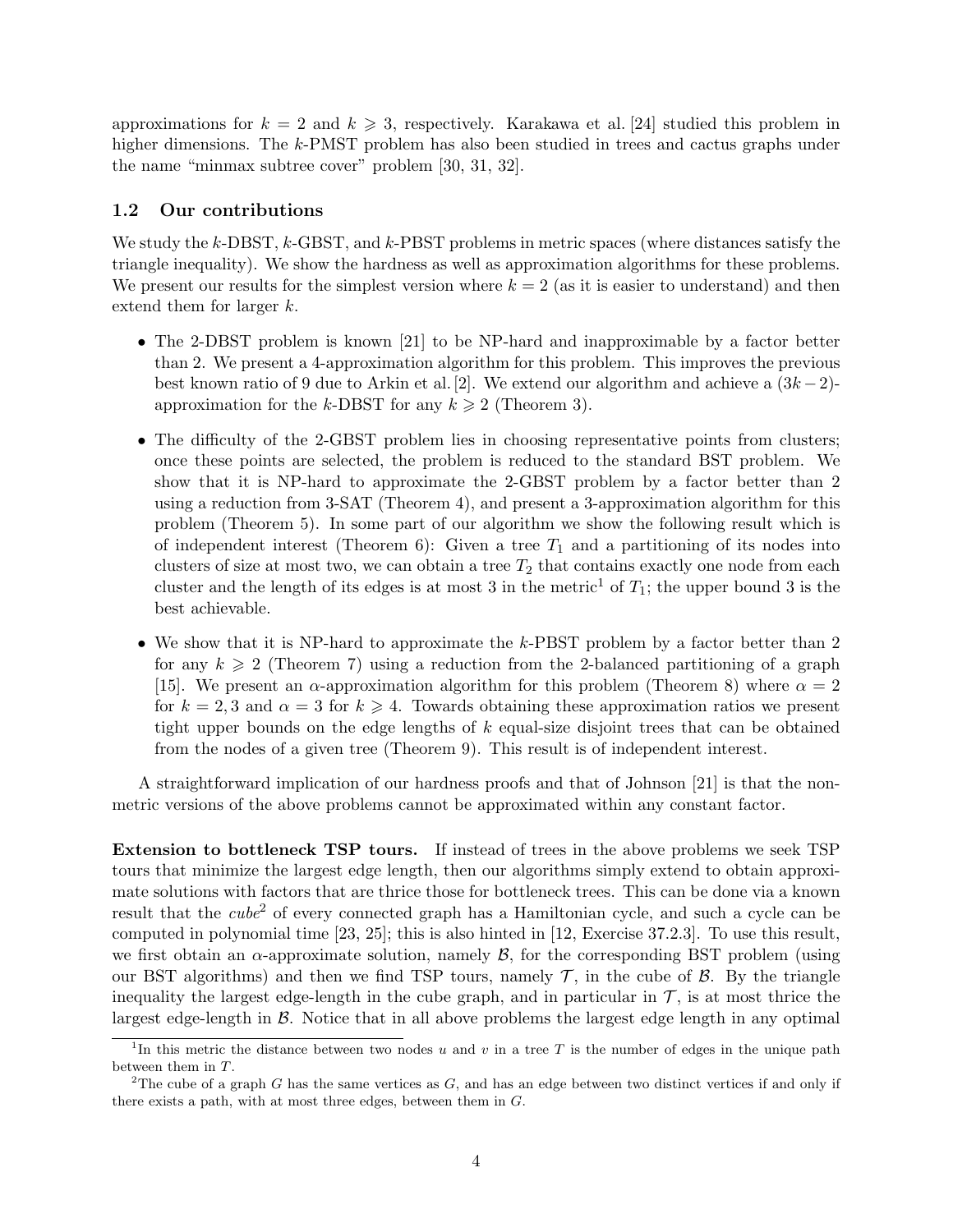BST solution is a lower bound for the largest edge length in any optimal TSP solution. Thus  $\mathcal T$ would be a  $3\alpha$ -approximate solution for the TSP. For example our 4-approximation algorithm for the 2-DBST can be extended to obtain a 12-approximation for two disjoint TSP tours that minimize the largest edge length; this improves the previous approximation ratio of 18 due to Arkin et al.[\[2\]](#page-15-1).

**Notation.** The largest edge length in a tree T is referred to as the *bottleneck* of T and is denoted by  $\lambda(T)$ . We denote the distance between two points p and q in a metric space by |pq|. Conceptually, a point set P in a metric space can be viewed as a metric graph, i.e., as a complete edge-weighted graph with vertex set P where the weight  $w(e)$  of each edge  $e = (p, q)$  is equal to the distance between p and q, that is  $w(e) = |pq|$ .

# 2 The k-DBST problem

Let  $k \geqslant 2$  be an integer. In this section we present an approximation algorithm for the k-DBST problem: Given kn points in some metric space that are partitioned into k-tuples, we want to find k disjoint trees each containing exactly one point from each tuple and minimize the largest edge length (over all the k trees). We first present our approximation algorithm for  $k = 2$  as it is easier to understand. Then we extend the algorithm to larger  $k$ . Our algorithm benefits from the following remarkable result of König which is stated in [\[19\]](#page-16-15).

<span id="page-4-0"></span>**Theorem 1** (König, 1916). Let S be any set with kn elements that is partitioned, in two different ways, into n subsets each with k elements, namely  $A_1, \ldots, A_n$  and  $B_1, \ldots, B_n$ . Then there exist n elements of S, namely  $r_1, \ldots, r_n$ , and a permutation  $\pi$  of  $\{1, \ldots, n\}$  such that  $r_i \in A_i \cap B_{\pi(i)}$  for all  $i \in \{1, \ldots, n\}$ .

**Example.** Let  $k = 3$ ,  $n = 4$ ,  $S = \{1, 2, \ldots, 12\}$ , and consider two partitions of S  $A_1 = \{1, 2, 3\}, A_2 = \{4, 5, 6\}, A_3 = \{7, 8, 9\}, A_4 = \{10, 11, 12\}$  $B_1 = \{4, 9, 12\}, B_2 = \{2, 8, 11\}, B_3 = \{1, 3, 5\}, B_4 = \{6, 7, 10\}.$ Then by taking  $r_1 = 1$ ,  $r_2 = 6$ ,  $r_3 = 8$ ,  $r_4 = 12$ , and  $\pi = (3, 4, 2, 1)$  we get that  $r_1 \in A_1 \cap B_3$ ,  $r_2 \in A_2 \cap B_4$ ,  $r_3 \in A_3 \cap B_2$ ,  $r_4 \in A_4 \cap B_1$ .

Hall (1935) showed a more general version of König's theorem (where subsets can have different sizes) as an implication of his famous result [\[19\]](#page-16-15)—today known as the Hall's marriage theorem. The set  $R = \{r_1, \ldots, r_n\}$  in Theorem [1](#page-4-0) is called a *complete system of representatives* for subsets  $A_i$  (and also for subsets  $B_i$ ). The following theorem (which is a generalized version of Lemma 8 in  $[2]$ ) is an implication of König's theorem.

<span id="page-4-1"></span>**Theorem 2.** Let S be a set with kn elements that is partitioned, in two different ways, into n subsets each with k elements, namely  $A_1, \ldots, A_n$  and  $B_1, \ldots, B_n$ . Then, it is possible to label all elements of S with k distinct labels such that the k elements in each of  $A_1, \ldots, A_n, B_1, \ldots, B_n$  have k distinct labels. Moreover, such a labeling can be found in polynomial time.

*Proof.* By König's theorem there exists a subset  $R = \{r_1, \ldots, r_n\}$  of S that is a complete system of representatives for subsets  $A_i$  and for subsets  $B_i$ . Such a system R can be found as follows. Construct a bipartite graph  $G = (V, E)$  with  $2n$  vertices such that  $V = \{A_1, \ldots, A_n, B_1, \ldots, B_n\}$ and there is an edge between  $A_i$  and  $B_j$  if and only if  $A_i \cap B_j \neq \emptyset$ . According to Hall's marriage theorem [\[8,](#page-15-15) [19\]](#page-16-15) G has a perfect matching M (with n edges) which can be found in polynomial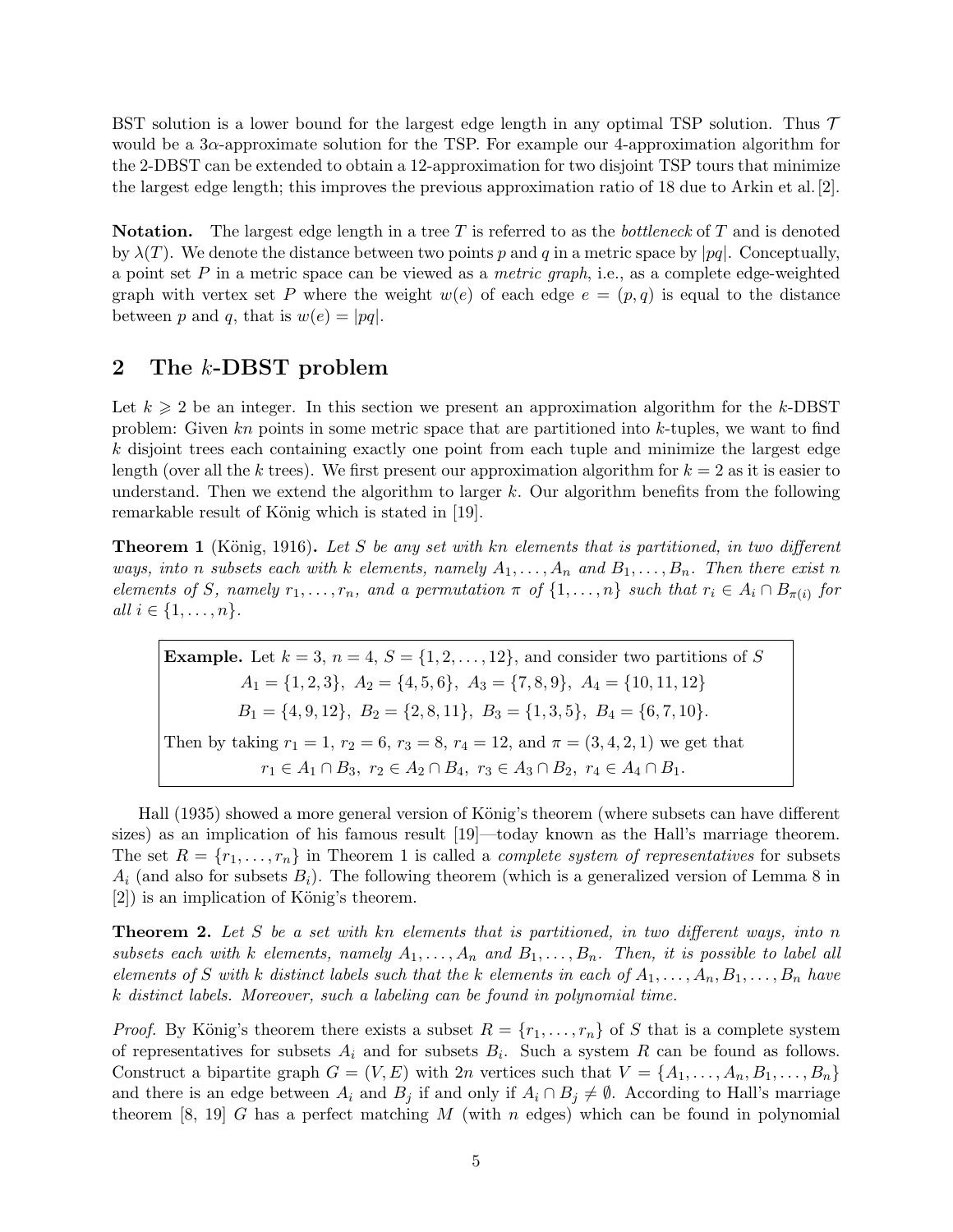time. For every edge  $(A_i, B_j)$  in M pick an arbitrary representative element in  $A_i \cap B_j$ . These n representatives form R.

Label all elements of R by  $l_1$ . Then remove the vertices of R from S and from corresponding subsets  $A_i$  and  $B_j$ . As a result we obtain a new set S with  $(k-1)n$  elements and two distinct partitions of S each with n subsets of size  $k - 1$ . By applying König's and Hall's theorems we can find another complete system of representatives, and label them  $l_2$ . Repeating the above process achieves a desired labeling  $l_1, \ldots, l_k$ .  $\Box$ 

In the example above we can label elements of S by  $k (= 3)$  labels  $l_1, l_2, l_3$  where (with a slight abuse of notation)  $l_3 = \{1, 6, 8, 12\}, l_2 = \{2, 5, 9, 10\}, \text{ and } l_3 = \{3, 4, 7, 11\}$  such that all elements in each  $A_i$  and  $B_i$  have different labels.

#### 2.1 A 4-approximation for the 2-DBST

In this section we present a 4-approximation algorithm for the 2-DBST problem. Let  $P$  be a set of 2n points in a metric space that is partitioned into n tuples  $A_1, \ldots, A_n$  each with two points. Let  $\lambda^*$  denote the bottleneck of a fixed optimal solution (consisting of two trees). We show how to find two disjoint trees R and B with edges of length at most  $4\lambda^*$ . To simplify our description we assume that the nodes of  $R$  and  $B$  are colored red and blue, respectively.

We start by computing a minimum spanning tree of  $P$ , which is also a bottleneck spanning tree. Let e be a longest edge of T, that is  $\lambda(T) = w(e)$ . Let  $T_1$  and  $T_2$  be the two trees obtained by removing e from T. Notice that  $\max{\{\lambda(T_1), \lambda(T_2)\}} \leq w(e)$ . If each  $A_i$  has a point in  $T_1$  and a point in  $T_2$ , then we claim that  $R = T_1$  and  $B = T_2$  form an optimal solution because if the fixed optimal solution contains an edge between a node of  $T_1$  and a node of  $T_2$  then the length of that edge is at least  $w(e)$  which implies that  $\lambda^* \geq w(e)$ . Therefore  $\max{\{\lambda(R), \lambda(B)\}} \leq \lambda^*$ .

Now assume that both points of some tuple  $A_i$  belong to say  $T_1$ . In any feasible solution, one point of  $A_i$  is red and the other is blue. Then regardless of the coloring of the nodes of  $T_2$ , the optimal solution should contain an edge between a node of  $T_1$  and a node of  $T_2$ . Thus  $\lambda^* \geq v(e)$ . We are going to color the nodes of T (which are the points of P) red and blue and then obtain R and B in such a way that  $\max{\{\lambda(R), \lambda(B)\}} \leq 4 \cdot \lambda(T)$ . This will imply that  $\max{\{\lambda(R), \lambda(B)\}} \leq 4\lambda^*$ .



<span id="page-5-0"></span>Figure 2: (a) Creating buckets. (a) Construction of R; dashed edges represent  $\delta_i$ .

We root T at a leaf q. Then we partition the nodes of T into n buckets  $B_1, \ldots, B_n$  each with two vertices. The partitioning is done iteratively in a bottom-up fashion as follows. Consider a deepest leaf l and let v be its parent. Let  $u_1, u_2, \ldots, u_j$  be the children of v where  $u_1 = l$  as in Figure [2\(](#page-5-0)a). If j is even then we create j/2 buckets  $\{u_1, u_2\}, \{u_3, u_4\}, \ldots, \{u_{j-1}, u_j\}$ , and then remove  $u_1, \ldots, u_j$ from T. If j is odd then we create  $(j + 1)/2$  buckets  $\{v, u_1\}$ ,  $\{u_2, u_3\}$ ,  $\{u_4, u_5\}$ , ...,  $\{u_{j-1}, u_j\}$ , and then remove  $v, u_1, \ldots, u_j$  from T. Then we repeat the above process until q and its only child form a bucket. We denote this last bucket by  $B_n$ . The total number of buckets is n because T has  $2n$ nodes initially. Between any two nodes in the same bucket there exists a path of length at most 2 in T, because the two nodes are either siblings or a child and its parent.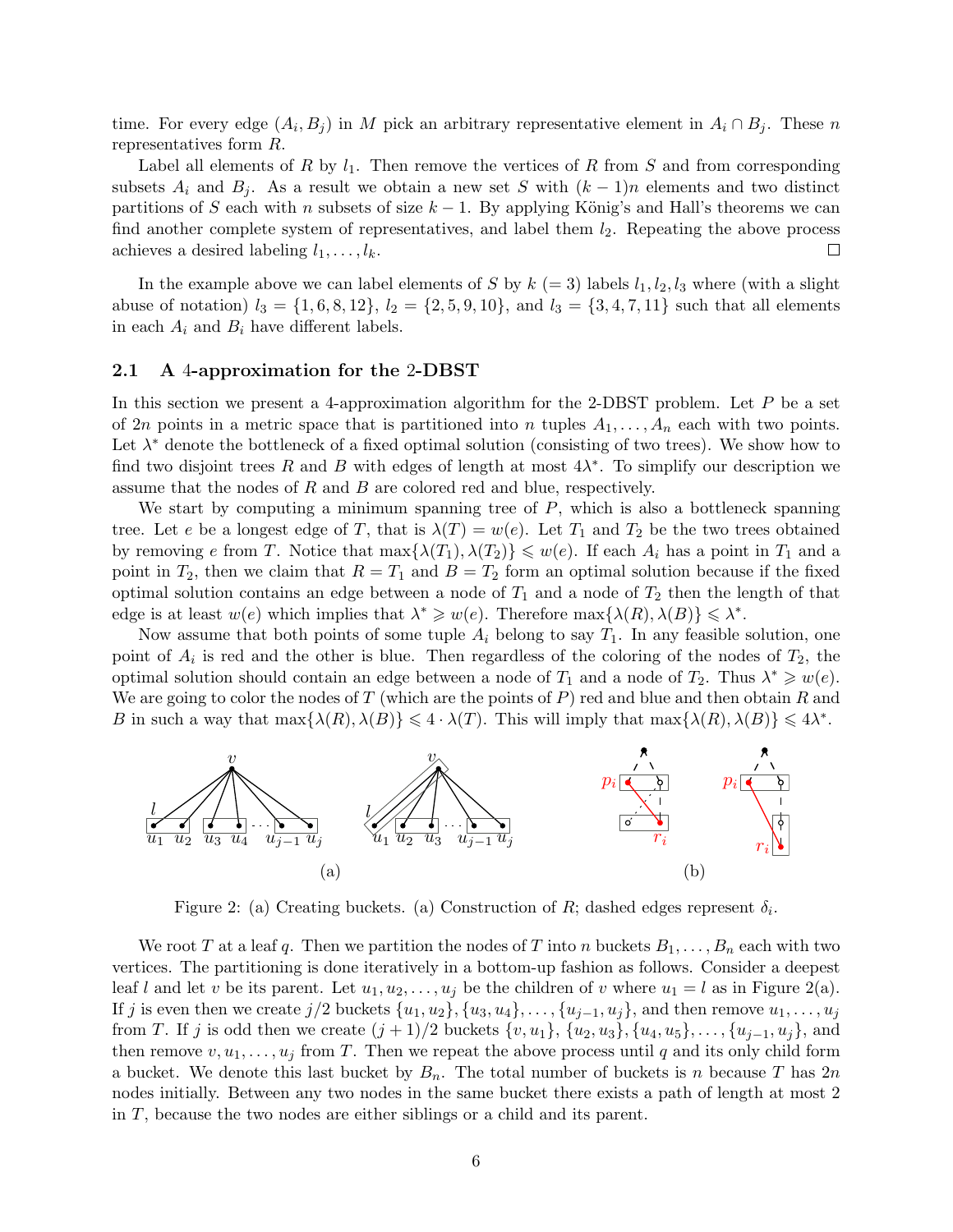Now that we have two partitions  $A_1, \ldots, A_n$  and  $B_1, \ldots, B_n$  of P, we color (or label) the points of P by two colors, red and blue, as in Theorem [2.](#page-4-1) Thus in each  $A_i$  and each  $B_i$  we get a red point and a blue point. We construct the tree  $R$  by interconnecting the red points of buckets as follows; see Figure [2\(](#page-5-0)b): Consider each bucket  $B_i$  with  $i \in \{1, \ldots, n-1\}$  and let  $r_i$  denote its red point.

- (i) If the parent of  $r_i$  is not in  $B_i$ , then we connect  $r_i$  to the red point of its parent's bucket.
- (ii) If the parent of  $r_i$  is in  $B_i$ , then we connect  $r_i$  to the red point of its grandparent's bucket.

We construct the tree B on the blue points in a similar fashion. We claim that R and B are the desired trees. Since each  $A_i$  contains a red point and a blue point (by Theorem [2\)](#page-4-1), each of R and B contains exactly one point from  $A_i$ . Thus R and B form a feasible solution for the problem.

Analysis of the approximation ratio. We show that  $\lambda(R) \leq 4 \cdot \lambda(T)$ ; an analogous argument holds for B. Root R at the red point of  $B_n$ . Consider any red node  $r_i$  in R where  $i \in \{1, \ldots, n-1\}$ . Recall that  $r_i \in B_i$ . Let  $p_i$  be the parent of  $r_i$  in R. It suffices to show that  $|r_i p_i| \leq 4 \cdot \lambda(T)$ . Consider the unique path  $\delta_i$  between  $r_i$  and  $p_i$  in T. See Figure [2\(](#page-5-0)b). If  $r_i$  was connected to  $p_i$  in step (i) then  $\delta_i$  has at most 3 edges. If  $r_i$  was connected to  $p_i$  in step (ii) then  $\delta_i$  has at most 4 edges. Therefore  $|r_i p_i| \leq w(\delta_i) \leq 4 \cdot \lambda(T)$ .

#### 2.2 A  $(3k-2)$ -approximation for the k-DBST

Here we extend our 4-approximation algorithm of the previous section to get a  $(3k-2)$ -approximation for the k-DBST problem. We should note that (although it is not mentioned explicitly in their paper) Theorem 7 from Arkin et al. [\[2\]](#page-15-1) combined with their Lemma 8 already gives a  $(6k-3)$ approximation for the k-DBST problem.

Let P be a set of kn points that is partitioned into n tuples  $A_1, \ldots, A_n$  each with k points. Let  $\lambda^*$  denote the bottleneck of a fixed optimal solution (consisting of k trees). We show how to color the points in each  $A_i$  by k colors  $c_1, \ldots, c_k$ , and to obtain a tree  $T_i$  on all points with color  $c_i$  such that  $\lambda(T_i) \leqslant (3k-2)\lambda^*$ .

Let T be a minimum spanning tree of P. Root T at a leaf q. We partition the nodes of T into  $n$ buckets  $B_1, \ldots, B_n$  each with k nodes. The partitioning is done iteratively in a bottom-up fashion. We describe it for obtaining bucket  $B_j$ . For each node v in the current tree T, let  $N(v)$  denote the number of nodes in the subtree rooted at v, including v itself. Then we look at all nodes v for which  $N(v)$  is at least k. Among those, pick a node v for which  $N(v)$  is minimum. Then  $N(v)$  is at least k and each of its children has a subtree of size at most  $k - 1$ . Now we make  $B_i$ : Take a leaf in the subtree of v, add it to  $B_i$ , and remove it from the tree. Repeat this until  $B_i$  has size k.

With the two partitions  $A_1, \ldots, A_n$  and  $B_1, \ldots, B_n$  in hand, we color the points of P by k colors  $c_1, \ldots, c_k$  as in Theorem [2.](#page-4-1) Thus in each  $A_i$  and in each  $B_i$  we get k distinct colors.

Notice that between any two points in the subtree of  $v$  there is a path in  $T$ with at most  $2k-2$  edges. We say that v is the *representative* of  $B_i$ . Moreover, we define the *parent* of  $B_j$  to be the bucket containing v (if  $v \notin B_j$ ) or the bucket containing v's parent (if  $v \in B_j$ ). For each color  $c_i$  we construct  $T_i$  as follows: for each bucket  $B_i$  we connect its point with color  $c_i$  (say point  $r_i$ ) to the point with color  $c_i$  in  $B_j$ 's parent bucket (say point  $p_i$ ). To prove the approximation ratio it suffices to show that between  $r_i$  and  $p_i$  there is a path of length at most  $3k - 2$  in T. This is easily seen as there is a path of length at most  $k-1$  from  $r_i$  to the representative of  $B_i$ , say v, and there is an edge from v to a node u in  $B_i$ 's parent bucket, and there is a path of length at most



 $2k-2$  between u and  $p_i$  in the parent bucket. The following theorem summarizes our result.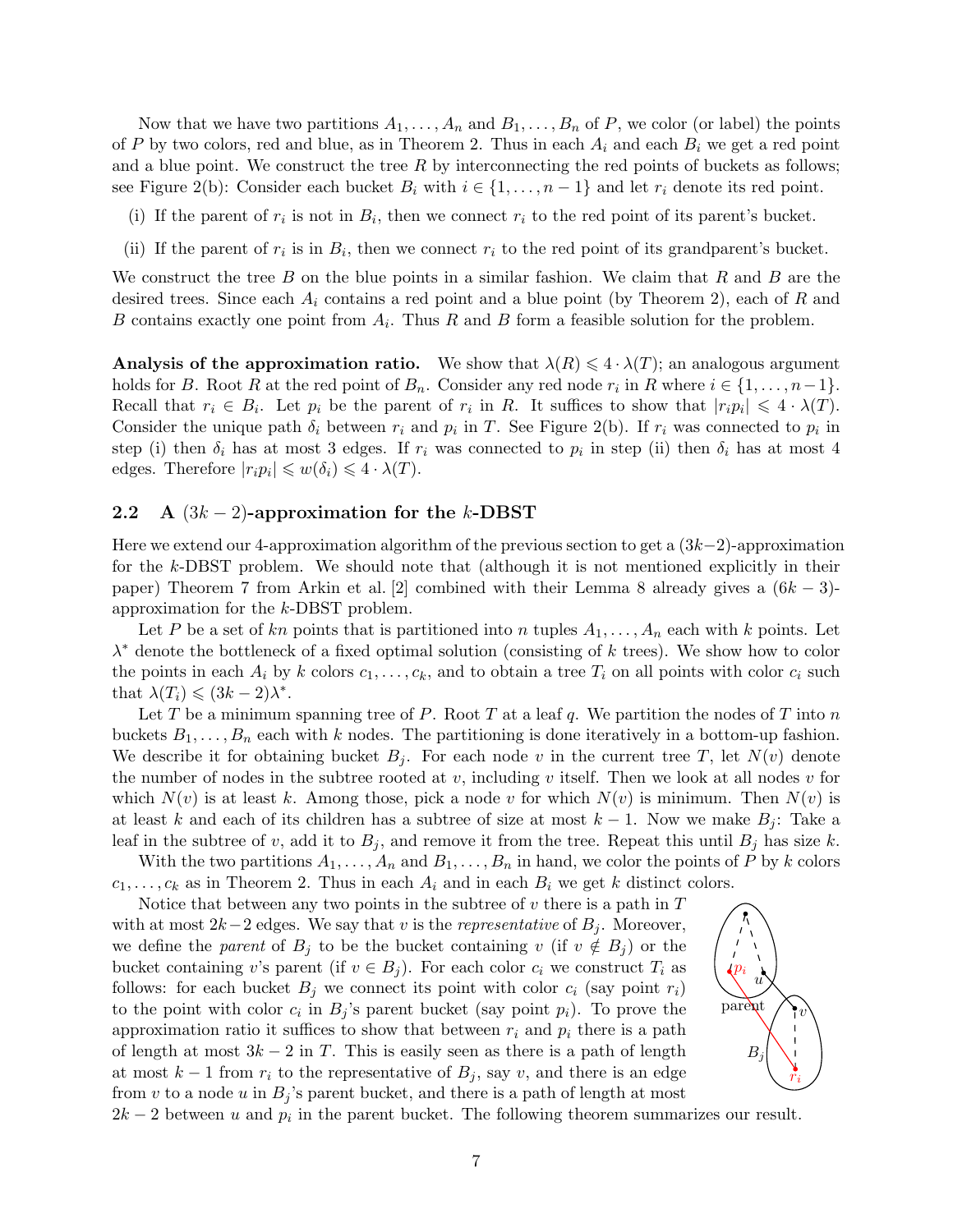<span id="page-7-0"></span>**Theorem 3.** There exists a polynomial-time  $(3k - 2)$ -approximation algorithm for the k-disjoint bottleneck spanning tree problem on points in a metric space.

**Remark.** The length  $2k - 2$  within each bucket of size k is the best achievable. For example consider a tree rooted at a node v with  $k + 1$  subtrees each is a path with  $k - 1$  nodes. This tree has  $k^2$  nodes in total which will be partitioned into k buckets of size k. Since there are  $k+1$  leaves at least two of them lie in the same bucket (by the pigeonhole principle), and thus the distance between them will be  $2k - 2$ .

### 3 The 2-GBST problem

In this section we study the 2-GBST problem: Given a set  $P$  of  $n$  points in some metric space that is partitioned into clusters of size at most 2, find a tree that contains exactly one point from each cluster and minimizes the largest edge length. First we prove the hardness of this problem and then present an approximation algorithm.

<span id="page-7-1"></span>**Theorem 4.** Unless  $P = NP$ , there is no polynomial-time algorithm that approximates the metric 2-generalized bottleneck spanning tree problem by a factor better than 2.

*Proof.* We use a reduction form the traditional 3-SAT problem: given a boolean expression E as the conjunction of clauses, each of which is the disjunction of three distinct literals (a variable or its negation), decide whether  $E$  is satisfiable.

Given any instance of the 3-SAT problem consisting of an expression E with m clauses  $C_1, \ldots, C_m$  and n variables  $x_1, \ldots, x_n$ we construct an instance of the 2-GBST problem consisting of a metric graph  $G$  as follows (the vertices of  $G$  represent points in a metric space). For each clause  $C_j$  create a cluster with one vertex  $p_j$ . For each variable  $x_i$  create a cluster with two *literal vertices*  $v_i$ and  $\overline{v_i}$  that correspond to positive literal  $x_i$  and negative literal  $\overline{x_i}$ , respectively. Create a cluster with one vertex r. To simplify our description we use vertices and their corresponding clauses or literals interchangeably. Connect each literal vertex, by edges of weight 1, to vertices  $p_i$  of all clauses  $C_i$  that they appear in. Connect r to all literal vertices by edges of weight 1. All other edges of G have



weight 2. Notice that G is a metric graph with  $m + 2n + 1$  vertices. We show that E is satisfiable if and only if G has a generalized spanning tree with edges of weight 1. This would imply the statement of the theorem because (by contraposition) any approximation algorithm with factor less than 2 would give a tree with edges of weight 1, and thus could solve the 3-SAT problem.

First suppose that  $E$  is satisfiable, and consider a truth assignment of variables that satisfies  $E$ . We obtain a tree T as follows. For the vertex set of T we select r, all vertices  $p_i$ , and each  $v_i$  (if  $x_i$ is true) or  $\overline{v_i}$  (if  $x_i$  is false). For the edge set of T we connect r to every selected literal vertex, and we connect each  $p_j$  to exactly one selected literal vertex that satisfies  $C_j$ . The tree T is a feasible solution for the 2-GBST problem on  $G$  (as it contains exactly one vertex from each cluster) and all its edges have weight 1.

For the other direction assume that  $T$  is a generalized spanning tree of  $G$  with edges of weight 1. The tree T should contain r and all vertices  $p_j$  because they are the only vertices in their clusters. For each  $p_i$  only edges of G that connect  $p_i$  to literal vertices have weight 1. Thus each  $p_i$  is connected to at least one literal vertex in  $T$ . Moreover  $T$  contains exactly one vertex from each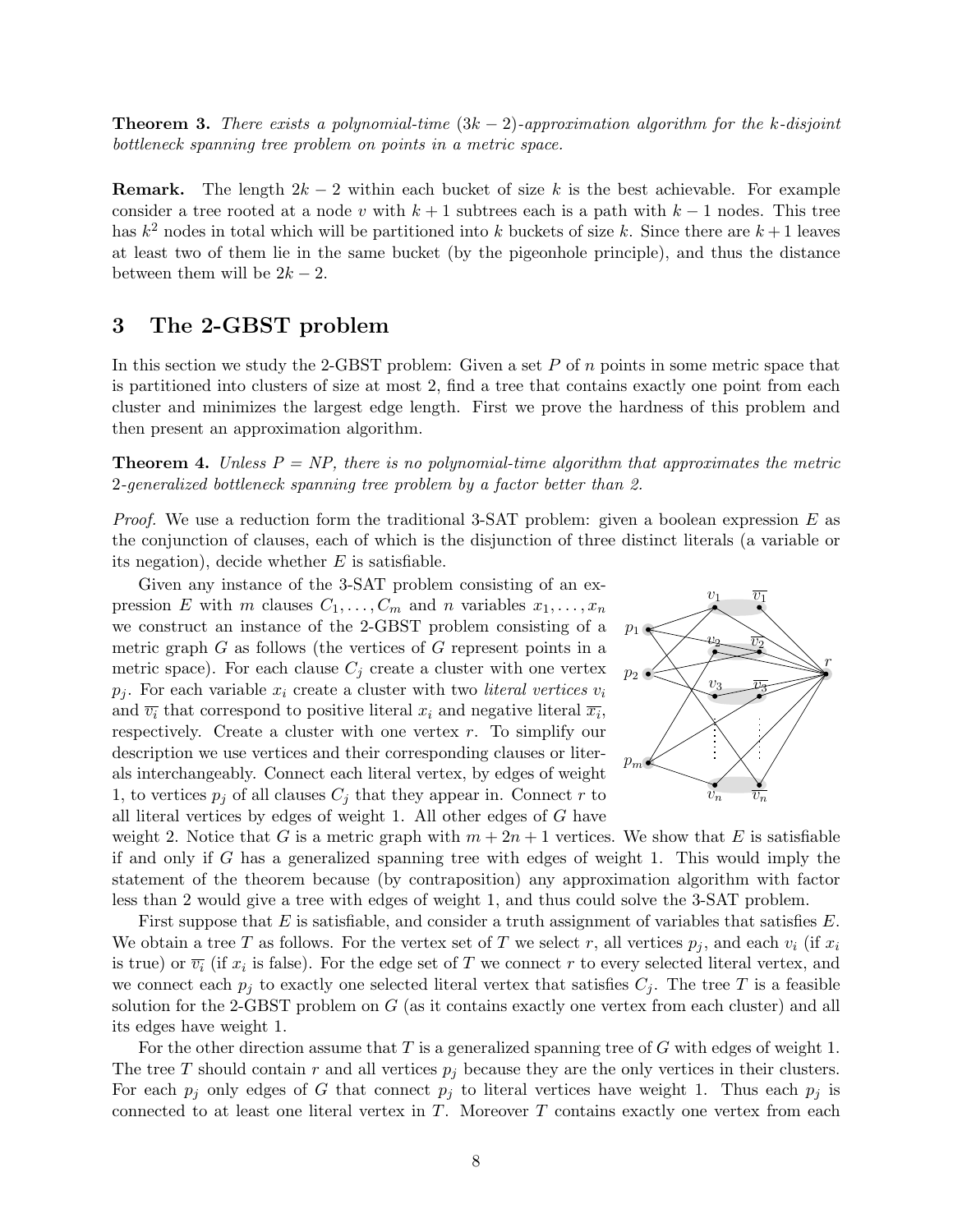cluster  $\{v_i, \overline{v_i}\}\$  of literal vertices. Therefore, by setting  $x_i$  as true (if T contains  $v_i$ ) or false (if T  $\Box$ contains  $\overline{v_i}$ ) we obtain a satisfying assignment for E.

If in the proof of Theorem [4](#page-7-1) we replace all edge-weights of 2 with an arbitrary large constant, we obtain the following corollary.

Corollary 1. It is NP-hard to approximate the non-metric 2-generalized bottleneck spanning tree problem within any constant factor.

If we were interested in generalized minimum spanning trees, then our reduction in the proof of Theorem [4](#page-7-1) would also give a short proof for the NP-hardness of the metric 2-GMST problem: It can be verified that  $E$  is satisfiable if and only if  $G$  has a generalized spanning tree of total weight  $m + n$ . We note the existence of (somewhat involved) proofs for the hardness of the Euclidean 2-GMST problem; see the thesis of Fraser [\[16,](#page-15-3) page 140] (reduction from maximum 2-SAT), the paper of Ataei et al. [\[22\]](#page-16-2) (reduction from planar 3-SAT), and a recent result of Dey et al. [\[13\]](#page-15-2) (reduction from maximum 2-SAT).

#### 3.1 A 3-approximation for the 2-GBST

Here we present our 3-approximation algorithm for the 2-GBST problem on a set  $P$  of  $n$  points in a metric space that is partitioned into m clusters  $C_1, \ldots, C_m$ , each of size at most 2. Notice that  $n/2 \leq m \leq n$ . Let  $\lambda^*$  be the bottleneck of a fixed optimal solution. In a nutshell, our algorithm works as follows. First we compute a tree  $T_1$  that contains "at least" one point from each cluster and its bottleneck is at most  $\lambda^*$ . Then we obtain a tree  $T_2$  from  $T_1$  that contains "exactly" one point from each cluster and its bottleneck is at most thrice  $\lambda(T_1)$ . Therefore

$$
\lambda(T_2) \leqslant 3 \cdot \lambda(T_1) \leqslant 3 \cdot \lambda^*,
$$

which means that  $T_2$  is a 3-approximate solution for the 2-GBST problem. In the rest of this section we show how to construct  $T_1$  and  $T_2$ . Our algorithm for computing  $T_2$  from  $T_1$  is of independent interest. The running time of our algorithm is dominated by the computation of a minimum spanning tree. The following theorem summarizes our result.

<span id="page-8-0"></span>Theorem 5. There exists a polynomial-time 3-approximation algorithm for the 2-generalized bottleneck spanning tree problem on points in a metric space.

#### **3.1.1** Construction of  $T_1$

First we make an empty graph  $G$  over the n points of  $P$ . Then we add edges between the points of  $G$  in a non-decreasing order of the distances, and stop as soon as  $G$  has a connected component, say C, that contains at least one point from each cluster. All edges of C are of length at most  $\lambda^*$ . Now we compute  $T_1$  as an arbitrary spanning tree of C.

**Remark.** When the running time is a concern, one can guess  $\lambda^*$  in a binary search fashion to speed up the algorithm. Also, it is possible to compute  $T_1$  as a subtree of the minimum spanning tree of P. In this case, the total running time is dominated by the computation of the minimum spanning tree; the details are removed as we are not concerned about the running time here.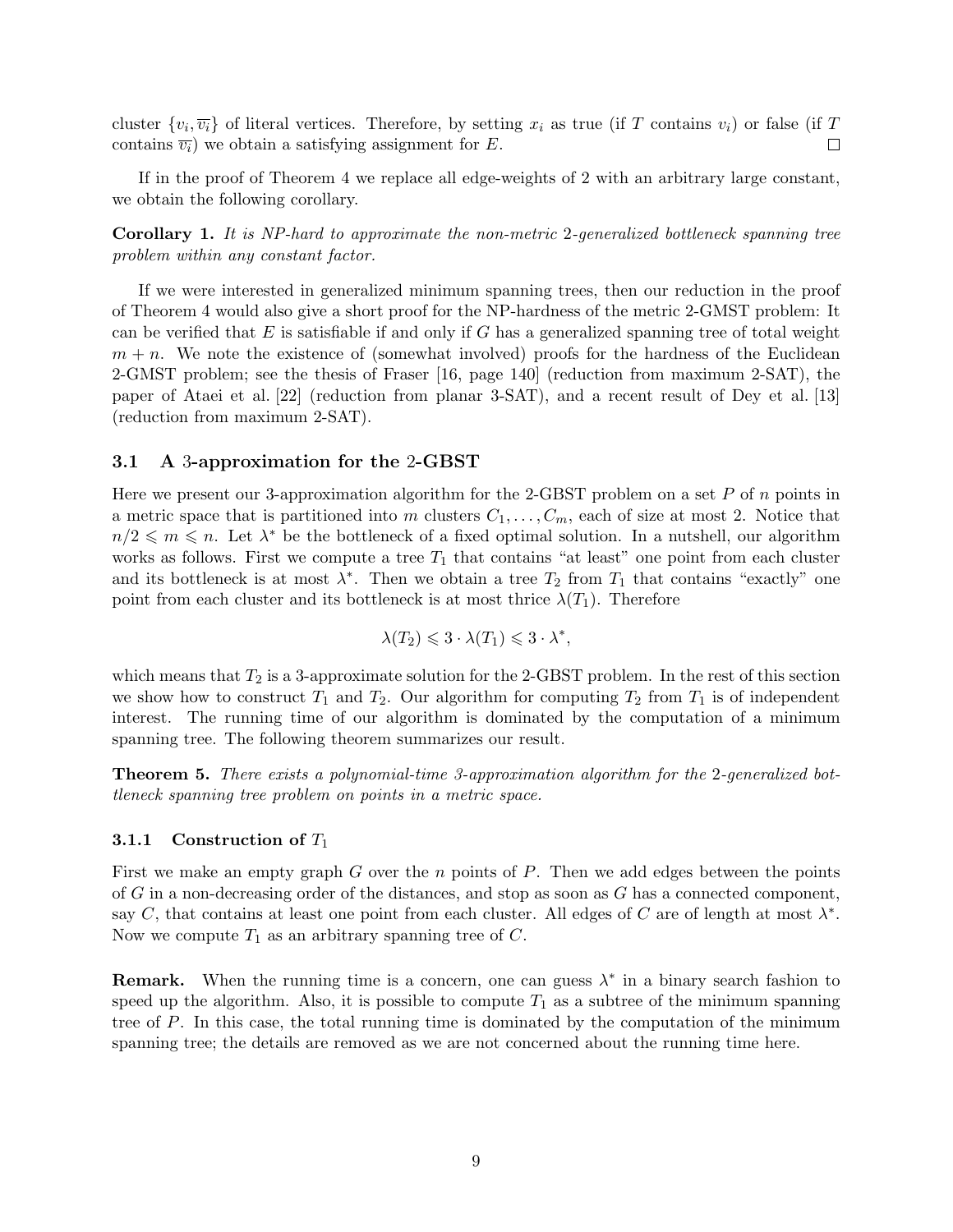#### 3.1.2 Construction of  $T_2$

In this section we prove the following theorem.

<span id="page-9-0"></span>**Theorem 6.** Given a tree  $T_1$  and a partitioning of its nodes into clusters of size at most two, we can obtain a tree  $T_2$  that contains exactly one node from each cluster and the length of its edges is at most 3 in the metric of  $T_1$ . The upper bound 3 is the best achievable.

First we show that the distance 3 (in the metric of  $T_1$ ) is the best achievable upper bound. Figure [3](#page-9-1) illustrates a tree  $T_1$  as a path with eight nodes. The nodes of  $T_1$  are partitioned into five clusters  $\{a\}, \{b_1, b_2\}, \{c_1, c_2\}, \{d_1, d_2\}, \{e\}$ . To obtain  $T_2$  we have to choose points a and e because they are the only points in their clusters. Due to symmetry we may choose  $b_1$  from cluster  $\{b_1, b_2\}$ . In this case if we do not choose  $d_2$  then the distance of e to its closest point in  $T_2$  would be at least 3, thus we may assume  $d_2$  is chosen. In this setting, if we choose  $c_1$  (as depicted in Figure [3\)](#page-9-1) then the distance between  $c_1$  and  $d_2$  will be 3, and if we choose  $c_2$  then the distance between  $b_1$  and  $c_2$ will be 3. Thus, in all cases we get an edge of length 3 in  $T_2$ .



<span id="page-9-1"></span>Figure 3: Illustration of the lower bound 3. Dashed lines represent two nodes belonging to the same cluster. The black vertices are chosen for  $T_2$ .

Now we present an algorithm for obtaining  $T_2$ . Our algorithm consists of two phases: In the first phase we select the nodes of  $T_2$  and in the second phase we define its edges. To select the nodes of  $T_2$ , we *visit* the nodes of  $T_1$  in some order and *select* exactly one node from each cluster. While visiting the nodes of  $T_1$  we refer to an unvisited node by *open node*, to a visited node that is selected by selected node, and to a visited node that is not selected by burned node.

**Node selection.** See Figure [4\(](#page-10-1)a) for an illustration of this phase. At the beginning all nodes of  $T_1$ are open. First we visit and select all nodes of clusters of size one (which must be in  $T_2$ ). Now we are going to select exactly one node from each cluster of size two. We root  $T_1$  at an arbitrary node. Then we repeat the following process until all nodes of  $T_1$  are visited. The process starts from an open node. At the beginning if the root is open then we start from the root, otherwise start from an arbitrary open node. In Figure  $4(a)$  the nodes are labeled by the order they have been visited; the nodes of clusters of size one (which are already visited) are labeled with 0s.

**Process:** Let  $a_1$  denote the starting open node (which belongs to a cluster of size two). Select  $a_1$  and burn its twin say  $a_2$ . If the parent of  $a_2$  is open then repeat the process starting from the parent. If the parent is not open (selected or burned) then check the children if  $a_2$ . If  $a_2$  has some open child then repeat the process starting from an open child. If  $a_2$  has no open child (or if  $a_2$  does not have any child at all) then repeat the process starting from an arbitrary open node if such a node exists otherwise terminate the node selection phase.

Defining edges. The node selection algorithm selects exactly one node from each cluster. At the end of the selection algorithm, every node is either selected or burned (there is no open node). We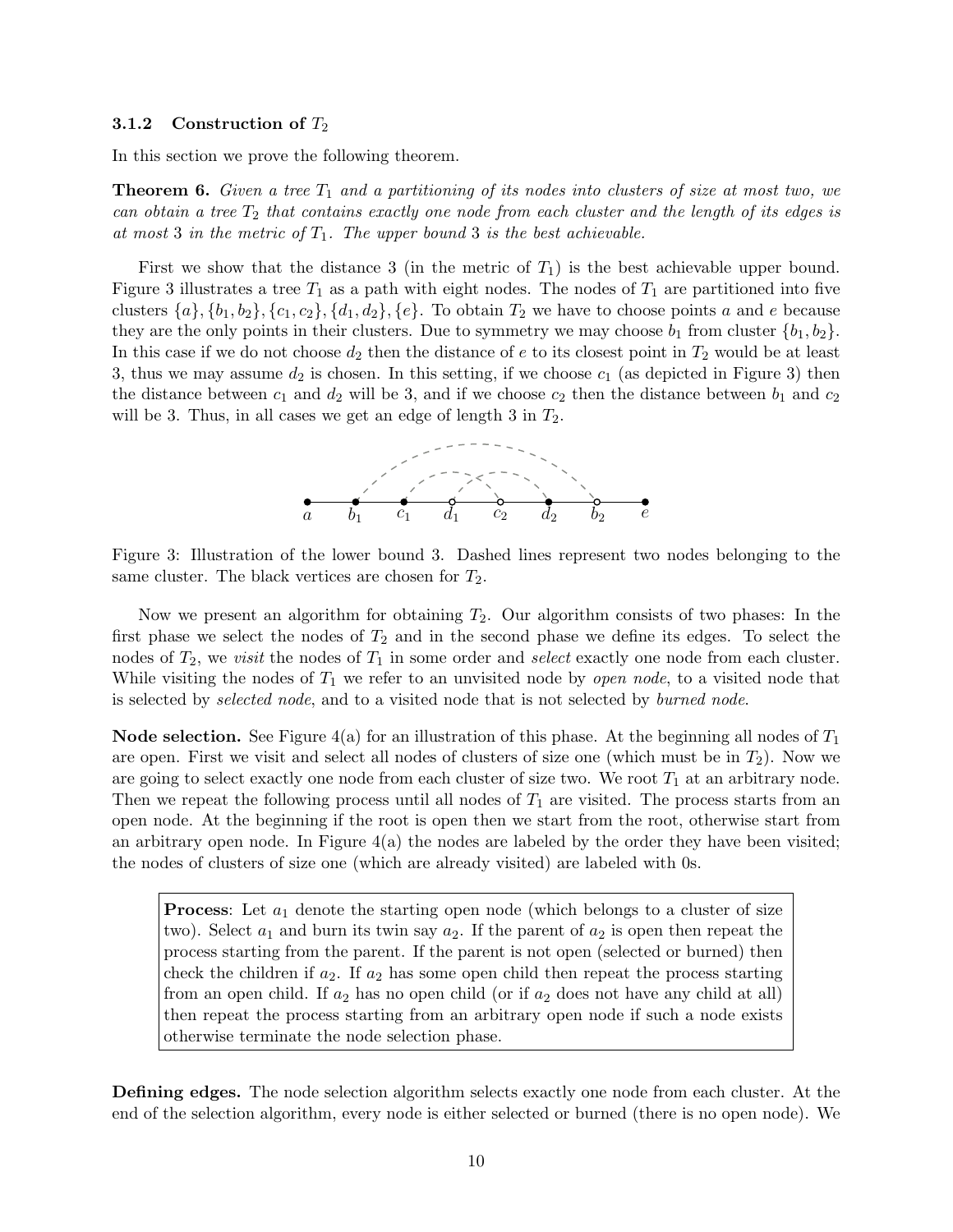claim (proved below) that for each selected node a at any level of  $T_1$  (except for the root) there exists a selected node b at a higher level such that the path between a and b in  $T_1$  has at most three edges, i.e. the distance between a and b is at most 3 in the metric of  $T_1$ . For each selected node a, we add the edge  $(a, b)$  to  $T_2$ . As each a is connected to a node in a higher level, all nodes of  $T_2$  are connected (via root) and hence it is a tree.



<span id="page-10-1"></span>Figure 4: (a) Node selection (dashed lines represent two nodes in the same cluster): red squares (belong to clusters of size one) and black nodes (belong to clusters of size two) are selected whereas the white nodes (paired with black nodes) are burned. (b) Illustration for the edge length of  $T_2$ .

Now we verify the above claim. Let  $a_1$  be the parent of a, as in Figure [4\(](#page-10-1)b). If  $a_1$  is selected then set  $b = a_1$  and we are done. Assume that  $a_1$  is burned. Let  $a_2$  be the parent of  $a_1$ . If  $a_2$  is selected then set  $b = a_2$  and we are done. Assume that  $a_2$  is also burned. Notice that  $a_2$  was burned before  $a_1$  was, because otherwise the selection process would select  $a_2$  right after burning  $a_1$ . Right after burning  $a_2$  the process have checked the parent of  $a_2$  which we denote by  $a_3$ . If  $a_3$  was open then it would have been selected, and thus we set  $b = a_3$  and we are done. If  $a_3$  was burned then the process would have checked the children of  $a_2$  and have selected a child  $a'_1$  because  $a_2$  had an open child which was  $a_1$ ; this case is depicted in Figure [4\(](#page-10-1)b). In this case we set  $b = a'_1$  and we are done. The existence of  $a_1, a_2$ , and  $a_3$  comes from the fact that the root of  $T_1$  is a selected node.

Remark. It might be tempting to use our 3-approximation algorithm for the 2-GBST problem to obtain a 3-approximation for the 2-DBST problem, say by coloring the selected nodes red and the burned nodes blue. This may not be an easy task because each time the process starts by selecting an arbitrary open node, these selected nodes could form a long path between burned nodes.

## 4 The k-PBST problem

Let  $k \geq 2$  be an integer. In this section we study the k-PBST problem: Given kn points in some metric space, find  $k$  trees each containing exactly  $n$  points and minimize the largest edge length (over all edges of the k trees). First we prove the hardness of this problem. We assume that  $n$  is at least 3, because if  $n = 2$  then the problem is equivalent to the bottleneck matching problem which can be solved in polynomial time. Then we present an approximation algorithm for this problem.

<span id="page-10-0"></span>**Theorem 7.** Unless  $P = NP$ , there is no polynomial-time algorithm that approximates the metric k-partition bottleneck spanning tree problem by a factor better than 2, for any  $k \geq 2$ .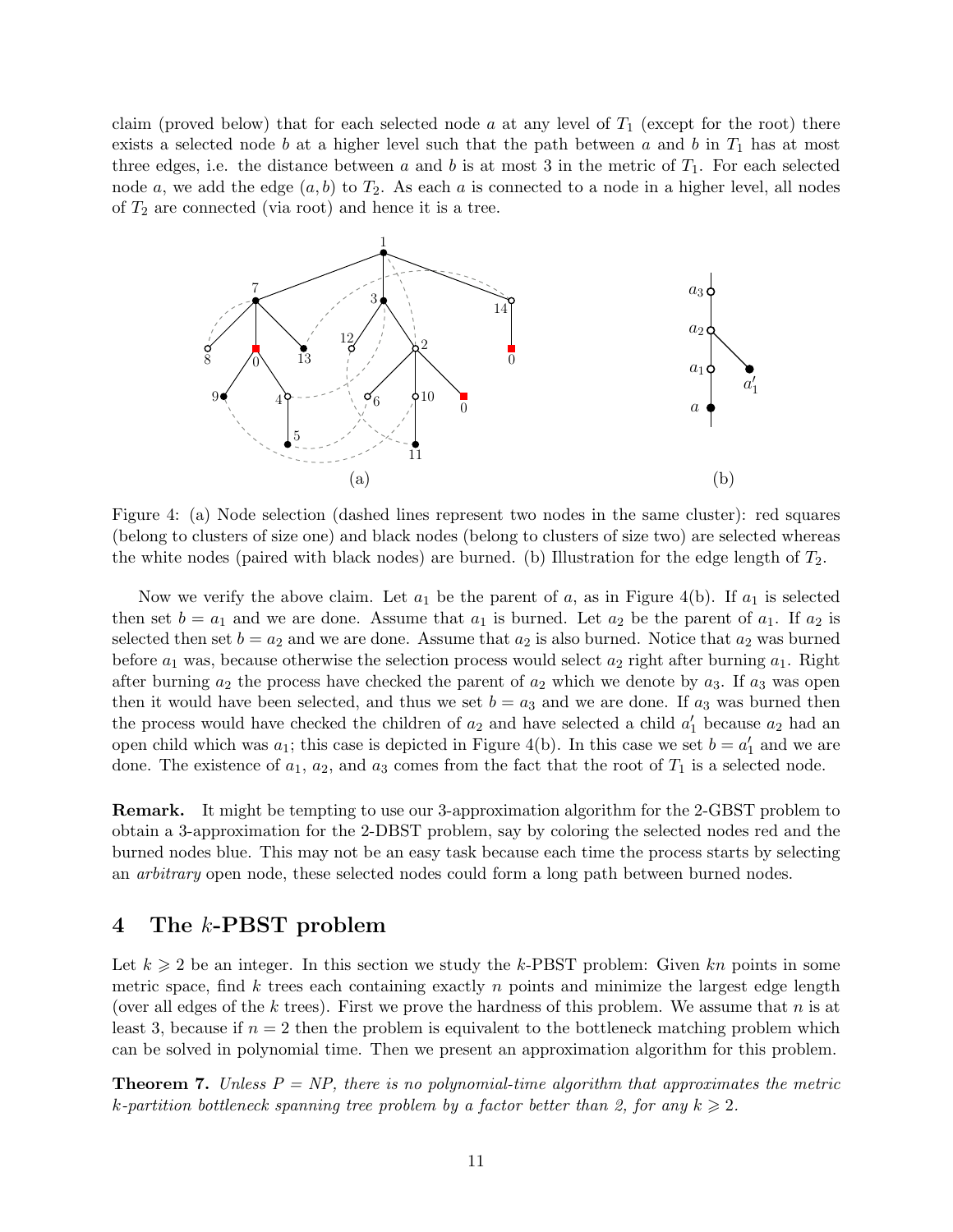Proof. We use a reduction from the NP-hard problem of partitioning the vertex set of a graph  $G = (V, E)$  into  $k \ (2 \leq k \leq |V|/3)$  equal-size subsets  $V_1, \ldots, V_k$  such that the induced subgraph by each  $V_i$  is connected [\[15\]](#page-15-11). Let G' be the complete edge-weighted graph obtained by adding edges to G and then assigning weight 1 to every edge of E and weight 2 to every other edge. Notice that  $G'$ is a metric graph with  $|V|$  vertices. It is easily seen that the partition problem on G has a solution if and only if  $G'$  contains k equal-size spanning trees with edges of weight 1. The inapproximability claim follows because any approximation algorithm with factor less than 2 would give spanning trees with edges of weight 1, which would solve the partitioning problem on G.  $\Box$ 

If in the proof of Theorem [7](#page-10-0) we replace all edge-weights of 2 with an arbitrary large constant, we obtain the following corollary.

Corollary 2. It is NP-hard to approximate the non-metric k-partition bottleneck spanning tree problem within any constant factor, for any  $k \geq 2$ .

#### 4.1 Approximating the k-PBST

Now we present an  $\alpha(k)$ -approximation algorithm for the k-PBST problem, where  $\alpha(k) = 2$  for  $k = 2, 3$  and  $\alpha(k) = 3$  for  $k \ge 4$ . In view of Theorem [7](#page-10-0) the factor 2 is the best achievable for  $k = 2, 3$ . Given kn points in a metric space, we show how to construct k trees each containing exactly *n* points and their largest edge length is at most  $\alpha(k) \cdot \lambda^*$ , where  $\lambda^*$  is the bottleneck of a fixed optimal solution.

We start by computing a minimum spanning tree T of all points. Let  $e$  be a longest edge of  $T$ , that is  $\lambda(T) = w(e)$ . Let T' and T'' be the two trees obtained by removing e from T. If the number of nodes in T' and in T'' are multiples of n, say  $i \cdot n$  and  $j \cdot n$  where  $i + j = k$ , then we recursively construct *i* trees on the nodes of  $T'$  and *j* trees on the nodes of  $T''$ .

Assume that the number of nodes in  $T'$  and  $T''$  are not multiples of k. Then the optimal solution must have an edge between a node of T' and a node of T''. The length of this edge is at least  $w(e)$ , and thus  $\lambda^* \geq \lambda(T)$ . Then by Theorem [9](#page-11-1) we obtain k trees on the nodes of T such that their edge lengths are at most  $\alpha(k) \cdot \lambda(T)$ . The following theorem summarizes our result in this section.

<span id="page-11-0"></span>**Theorem 8.** There exists a polynomial-time  $\alpha$ -approximation algorithm for the k-partition bottleneck spanning tree problem on points in a metric space where  $\alpha = 2$  for  $k = 2, 3$  and  $\alpha = 3$  for  $k \geq 4$ . The approximation factor 2 for  $k = 2, 3$  is the best achievable in polynomial time.

#### 4.2 Balanced tree partitioning theorem

In this section we prove the following theorem. We denote the number of nodes of a tree T by  $|T|$ .

<span id="page-11-1"></span>**Theorem 9.** Given a tree T with kn nodes we can obtain k disjoint trees  $T_1, \ldots, T_k$  each containing exactly n nodes of T such that

1. If  $k = 2, 3$  then the length of edges in each  $T_i$  is at most 2 in the metric of T.

2. If  $k \geq 4$  then the length of edges in each  $T_i$  is at most 3 in the metric of T.

The upper bounds 2 and 3 for the edge lengths are the best achievable.

For the proof we first show that the upper bounds 2 and 3 are the best achievable. Then we present algorithms that achieve *desirable* trees  $T_1, \ldots, T_k$  with the claimed edge lengths. The lengths mentioned in our proof are in the metric of T.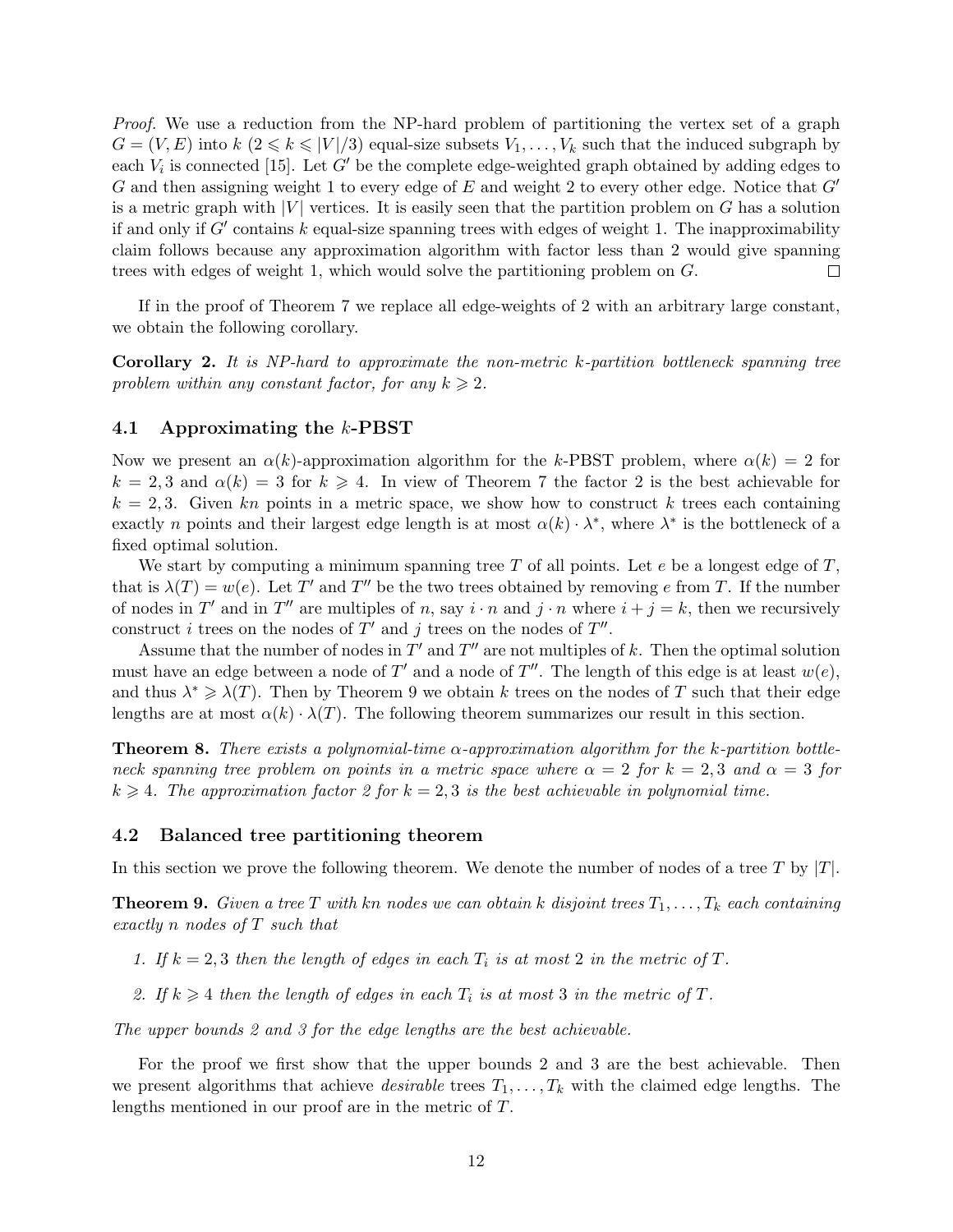**Upper bounds.** It is easily seen that the upper bound of 2 is the best achievable (for  $k = 2, 3$ ) for example when  $T$  is a star with 3 and 5 leaves, respectively.

To verify that 3 is the best achievable upper bound (for  $k \geq 4$ ) consider a tree T rooted at a node v with  $k+1$  subtrees each is a path with  $k-1$  nodes; see the figure to the right for  $k = 4$ . The tree T has  $k^2$  nodes. Let R be the set of  $k+1$  nodes that are at distance 1 from  $v$ . Each node of  $R$  represents a path connected to  $v$ . Now consider any set of k disjoint trees  $T_1, \ldots, T_k$  each consisting of k nodes of T. We show, by contradiction, that the length of an edge in some  $T_i$  is at least 3. After a suitable relabeling assume that v



belongs to  $T_1$ . Then each tree  $T_i$  with  $i \in \{2, ..., k\}$  should have nodes from at least two of the paths connected to v because each path itself has  $k-1$  nodes. In particular  $T_i$  should contain the representatives of these paths because otherwise  $T_i$  should have an edge of length at least 3. Thus each  $T_i$  contains at least two distinct nodes from R. This implies that  $|R| \geq 2(k-1)$ . Combining this inequality with the fact that  $|R| = k + 1$ , implies that  $k \leq 3$  which is a contradiction.

Algorithm for  $k \geq 4$ . Our algorithm for  $k \geq 4$  uses the fact that the cube of T is Hamiltonian. It is implied from a result of Karaganis [\[23\]](#page-16-13) and independently from a result of Lesniak [\[25\]](#page-16-14) that in polynomial time we can find a Hamiltonian path on nodes of  $T$  with edges of length at most 3. By cutting this path into  $k$  equal-size pieces we obtain  $k$  desired trees.

**Remark.** One could simply obtain a 2-approximation if the square<sup>[3](#page-12-0)</sup> of T has a Hamiltonian path. However, this property holds only for a very restricted class of trees called horsetail [\[37\]](#page-17-4).



<span id="page-12-1"></span>Figure 5: Obtaining trees R (in red) and B (in blue) from T (in black).

**Algorithm for**  $k = 2$ . We show how to find two disjoint trees R and B each containing exactly n nodes of T and the length of their edges is at most 2. To simplify our description we assume that the nodes of  $R$  and  $B$  are colored red and blue, respectively.

We root T at a leaf r, as in Figure [5.](#page-12-1) Then r has only one child which we denote by b. Assume that r is at level 1, its child b is at level 2, the children of b are at level 3, and so on. Color all nodes at odd levels red and color all nodes at even levels blue. Compute a rooted tree R on red points by connecting each red node to its grandparent, and compute a rooted tree B on blue points by connecting each blue node to its grandparent, as in Figure [5.](#page-12-1) Notice that  $R$  is rooted at  $r$  and  $B$ 

<span id="page-12-0"></span><sup>&</sup>lt;sup>3</sup>The square of a graph G has the same vertices as G, and has an edge between two distinct vertices if and only if there exists a path, with at most two edges, between them in G.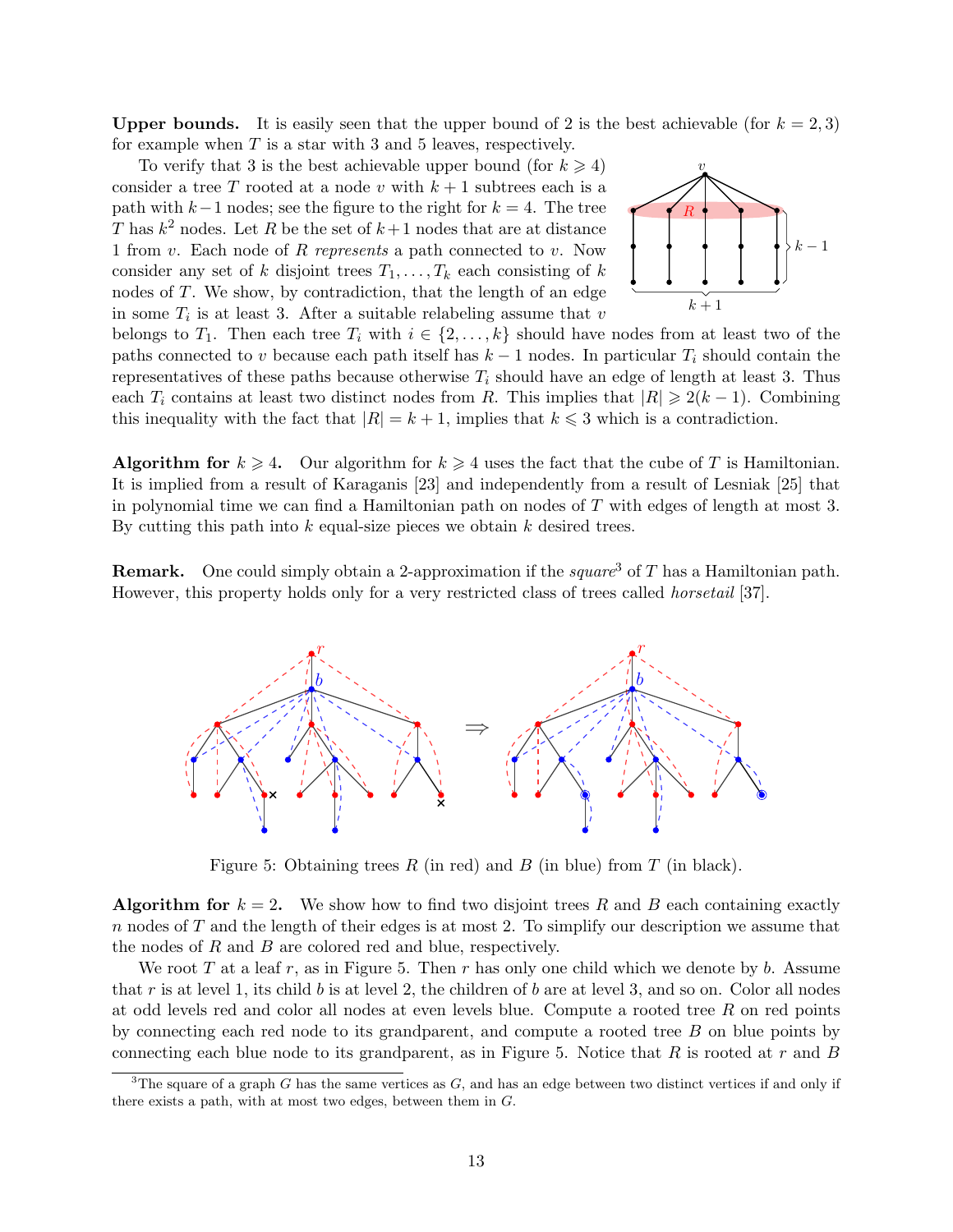is rooted at b. Since each red node (resp. blue node) is connected to its grandparent, every edge of  $R$  (resp.  $B$ ) has length 2.

If R has n nodes, so does B, and hence  $\{R, B\}$  is a 2-approximate solution. If one tree, say R, has more than n nodes, then we iteratively remove a leaf from R until it is left with exactly n nodes. We color the removed nodes of R by blue; see Figure [5-](#page-12-1)right. Then we recompute the tree B from the beginning by connecting each blue node to one of its parent and grandparent that is blue. Since no new edge is introduced in  $R$ , its edges still have length 2. Since each blue node is connected to its parent or grandparent (in  $T$ ), the length of its edges is at most 2. Therefore, the new trees  $R$  and  $B$  are desirable.

**Remark.** It is easily seen that the above algorithm can be extended to obtain trees R and B of different sizes (as long as  $|R| + |B| = |T|$ ) with the same upper bound of 2 on their edge lengths.

**Algorithm for**  $k = 3$ . Notice that T has 3n nodes. We show how to find three disjoint trees R, G, and B each containing exactly n nodes of T and the length of their edges is at most 2.

We root T at a leaf node. For each node v in T, let  $N(v)$  denote the number of nodes in the subtree rooted at v; the node v is counted. Then we look at all nodes v for which  $N(v)$  is at least n. Among those, pick a node v for which  $N(v)$  is minimum. Then  $N(v)$  is at least n and each of its children has a subtree of size at most  $n-1$ . Observe that v is not the root.

If  $N(v) = n$  then we take the subtree rooted at v as R, remove R from T, and then obtain two trees G and B from the new tree T (which now has 2n nodes) using our algorithm for  $k = 2$ .

Assume that  $N(v) > n$ . Then v has at least two children which we denote by  $u_1, u_2, \ldots, u_m$ where  $m \geq 2$ . Let  $U_i$  denote the subtree rooted at  $u_i$ . Take the smallest index j in  $\{1, \ldots, m\}$  for which  $|U_1| + \cdots + |U_j| \geq n$ . Then  $|U_1| + \cdots + |U_{j-1}| < n$ . Let  $n'_1 = n - (|U_1| + \cdots + |U_{j-1}|)$ . Let  $U_j^v$  be the subtree consisting of  $U_j$  and the node v together with the edge connecting v to  $u_j$ . We use our algorithm for  $k = 2$  to obtain from  $U_j^v$  two trees  $T_j'$  and  $T_j''$  of sizes  $n'_1$  and  $|U_j^v| - n'_1 = |U_j| + 1 - n'_1$ , respectively, such that  $T'_j$  is rooted at  $u_j$ ,  $T''_j$  is rooted at v, and their edge lengths are at most 2; see Figure [6.](#page-14-1) Now we obtain R by taking the trees  $U_1, \ldots, U_{j-1}$ , and  $T'_j$  and interconnecting their roots to form one tree. Notice that  $R$  has n nodes and its edge lengths are at most 2. We remove the nodes of R from T. We also remove all edges of T that lie in  $U_j$ , and add the edges of  $T''_j$ (which are of length at most 2) to T. Notice that  $|T''_j| < n$  because it does not have  $u_j$  (although it contains v). To obtain G and B we consider the following cases depending on the number  $N(v)$ in the new tree  $T$  which has  $2n$  nodes:

- $N(v) = n$ . In this case we take the subtree rooted at v as G, remove G from T, and then take the resulting tree  $T$  (which now has n nodes) as  $B$ .
- $N(v) < n$ . We walk up the tree T from v and stop at the first node w for which  $N(w) \geq n$ . We repeat the above process to obtain  $G$  (which is now playing the role of  $R$ ) but we denote the subtree of w that contains v by  $U_1$ . This ensures that the edges of  $T''_j$  will appear in G without getting longer. After obtaining  $G$ , the remaining part of  $T$  will form the tree  $B$ .
- $N(v) > n$ . See Figure [6.](#page-14-1) In this case we somehow repeat a procedure similar to what we did to obtain R. Let  $l \in \{j+1,\ldots,m\}$  be the smallest index for which  $|T''_j| + |U_{j+1}| + \cdots + |U_l| \geq n$ . Notice that  $U_{j+1}$  exists because  $N(v) > n$ . Then  $|T''_j| + |U_{j+1}| + \cdots + |U_{l-1}| < n$ . Let  $n'_2 = n - (|T''_j| + |U_{j+1}| + \cdots + |U_{l-1}|) + 1$  (the addition of 1 will become clear shortly). Let  $U_l^v$  be the subtree consisting of  $U_l$  and the node v together with the edge connecting v to  $u_l$ (notice that v also belongs to  $T''_j$ ). We use our algorithm for  $k = 2$  one more time to obtain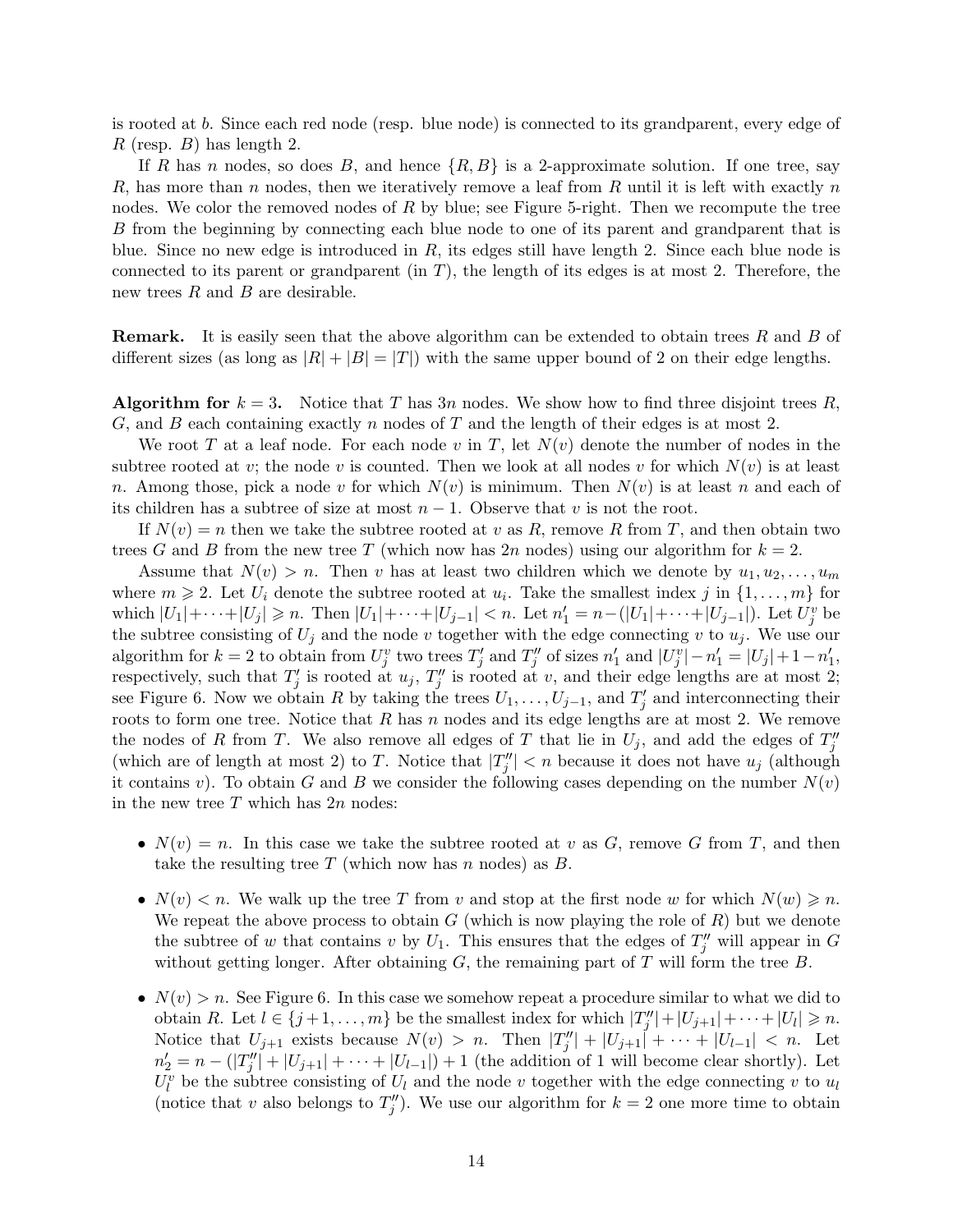

<span id="page-14-1"></span>Figure 6: Obtaining trees R (in red), G (in green), and B (in blue) from T (in black). The trees  $T'_j$ ,  $T''_j$ ,  $T'_l$ , and  $T''_l$  are shown with bold edges.

from  $U_l^v$  two trees  $T_l'$  and  $T_l''$  of sizes  $n'_2$  and  $|U_l^v| - n'_2 = |U_l| + 1 - n'_2$ , respectively, such that  $T'_{l}$  is rooted at  $v, T''_{l}$  is rooted at  $u_{l}$  and their edge lengths are at most 2. Now we obtain G by taking the trees  $T''_j, U_{j+1}, \ldots, U_{l-1}$ , and  $T'_l$  and then interconnecting their roots to form one tree. The tree G has n nodes (without double counting v which is in both  $T''_j$  and  $T'_l$ ) and its edge lengths are at most 2. We obtain the third tree, i.e. B, as follows. We remove the nodes of G from T. By interconnecting the roots of  $T_l'', U_{l+1}, \ldots, U_m$  together and then connecting  $u_m$  to the parent of v (which exists) we obtain the tree B.

**Remark.** To see why the above procedure cannot be extended to the case of  $k = 4$ , assume that  $N(v) > n$  after the removal of G from T. As v is already used for making G we cannot reuse it to make another tree, and hence we will be forced to introduce longer edges.

# 5 Conclusions

A natural open problem is to improve the presented approximation ratios further. Most of our approximation ratios consider the largest edge length of the standard BST as the lower bound. A better lower bound for the largest edge length of an optimal solution (not the standard BST) would improve the approximation ratios. It would be interesting to explore whether our algorithm for the 2-GBST problem could be extended to an  $O(k)$ -approximation algorithm for the k-GBST problem. Also it would be interesting to verify whether the approximation ratio of 3 for the k-PBST problem  $(k \geq 4)$  is tight, knowing that 2 is a lower bound.

### References

<span id="page-14-0"></span>[1] M. Andersson, J. Gudmundsson, C. Levcopoulos, and G. Narasimhan. Balanced partition of minimum spanning trees. International Journal of Computational Geometry  $\mathcal{B}$  Applications, 13(4):303–316, 2003.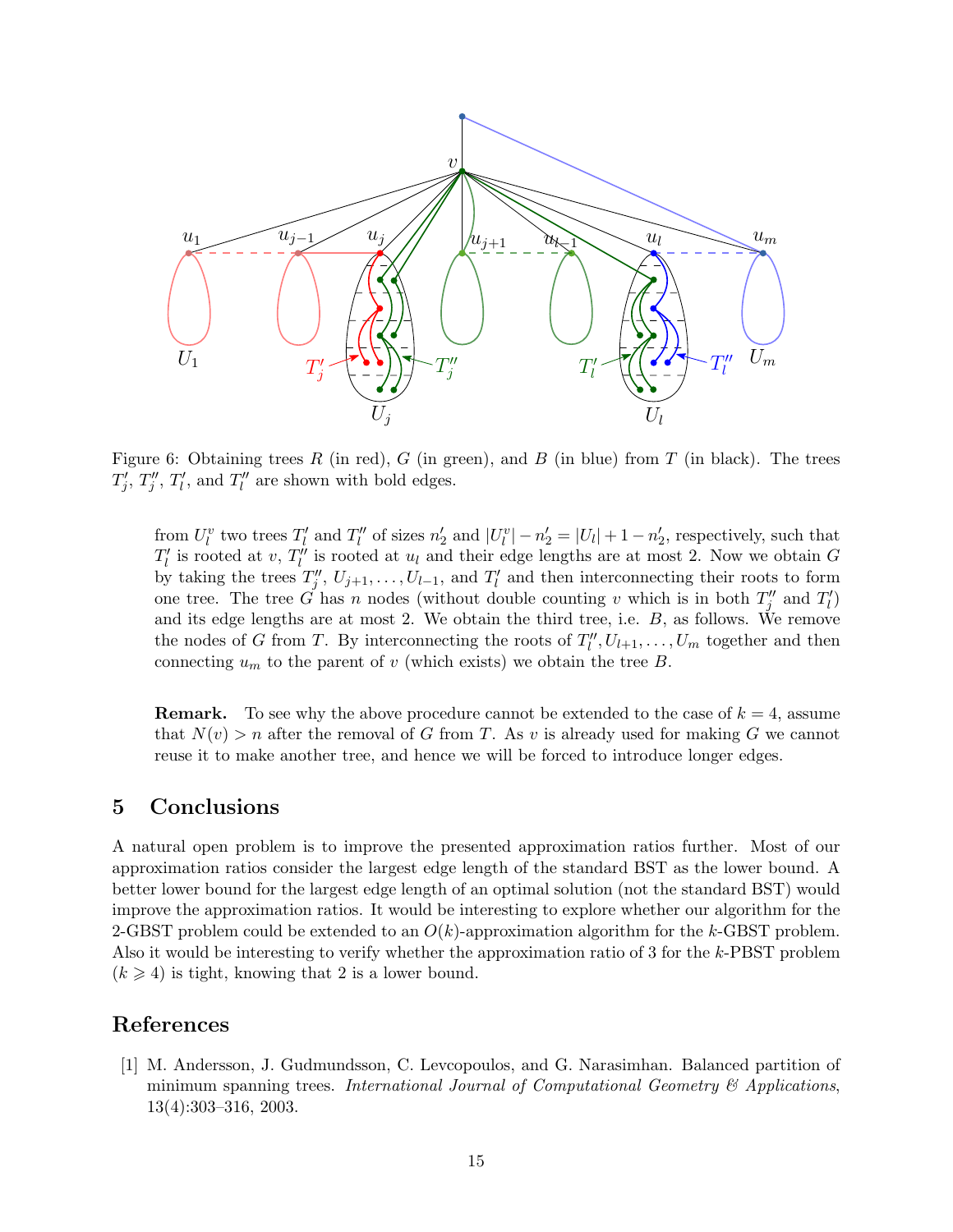- <span id="page-15-1"></span>[2] E. M. Arkin, A. Banik, P. Carmi, G. Citovsky, S. Jia, M. J. Katz, T. Mayer, and J. S. B. Mitchell. Network optimization on partitioned pairs of points. In Proceedings of the 28th International Symposium on Algorithms and Computation (ISAAC), pages 6:1–6:12, 2017.
- <span id="page-15-6"></span>[3] E. M. Arkin and R. Hassin. Minimum-diameter covering problems. Networks, 36(3):147–155, 2000.
- <span id="page-15-9"></span>[4] I. Averbakh and O. Berman. A heuristic with worst-case analysis for minimax routing of two travelling salesmen on a tree. Discrete Applied Mathematics, 68(1-2):17–32, 1996.
- <span id="page-15-10"></span>[5] I. Averbakh and O. Berman.  $(p-1)/(p+1)$ -approximate algorithms for p-traveling salesmen problems on a tree with minmax objective. Discrete Applied Mathematics, 75(3):201–216, 1997.
- <span id="page-15-4"></span>[6] B. K. Bhattacharya, A. Custic, A. Rafiey, A. Rafiey, and V. Sokol. Approximation algorithms for generalized MST and TSP in grid clusters. In *Proceedings of the 9th International* Conference on Combinatorial Optimization and Applications (COCOA), pages 110–125, 2015.
- <span id="page-15-7"></span>[7] V. Blanco, E. Fern´andez, and J. Puerto. Minimum spanning trees with neighborhoods: Mathematical programming formulations and solution methods. European Journal of Operational Research, 262(3):863–878, 2017.
- <span id="page-15-15"></span>[8] J. A. Bondy and U. S. R. Murty. Graph Theory with Applications. Macmillan Education UK, 1976.
- <span id="page-15-0"></span>[9] P. M. Camerini. The min-max spanning tree problem and some extensions. Information Processing Letters, 7(1):10–14, 1978.
- <span id="page-15-13"></span>[10] Y. Chen, Z. Chen, G. Lin, Y. Xu, and A. Zhang. Approximation algorithms for maximally balanced connected graph partition. In Proceedings of the 13th International Conference on Combinatorial Optimization and Applications (COCOA), pages 130–141, 2019.
- <span id="page-15-12"></span>[11] J. Chlebíková. Approximating the maximally balanced connected partition problem in graphs. Information Processing Letters, 60(5):223–230, 1996.
- <span id="page-15-14"></span>[12] T. H. Cormen, C. E. Leiserson, and R. L. Rivest. Introduction to Algorithms. McGraw-Hill, Cambridge, 1989.
- <span id="page-15-2"></span>[13] S. Dey, R. K. Jallu, and S. C. Nandy. On the minimum spanning tree problem in imprecise set-up. arXiv:2104.04229, 2021.
- <span id="page-15-8"></span>[14] R. Dorrigiv, R. Fraser, M. He, S. Kamali, A. Kawamura, A. L´opez-Ortiz, and D. Seco. On minimum- and maximum-weight minimum spanning trees with neighborhoods. Theory of Computing Systems, 56(1):220–250, 2015.
- <span id="page-15-11"></span>[15] M. E. Dyer and A. M. Frieze. On the complexity of partitioning graphs into connected subgraphs. Discrete Applied Mathematics, 10(2):139–153, 1985.
- <span id="page-15-3"></span>[16] R. Fraser. Algorithms for geometric covering and piercing problems. Phd thesis, University of Waterloo, 2012.
- <span id="page-15-5"></span>[17] H. N. Gabow, S. N. Maheswari, and L. J. Osterweil. On two problems in the generation of program test paths. IEEE Transactions on Software Engineering, 2(3):227–231, 1976.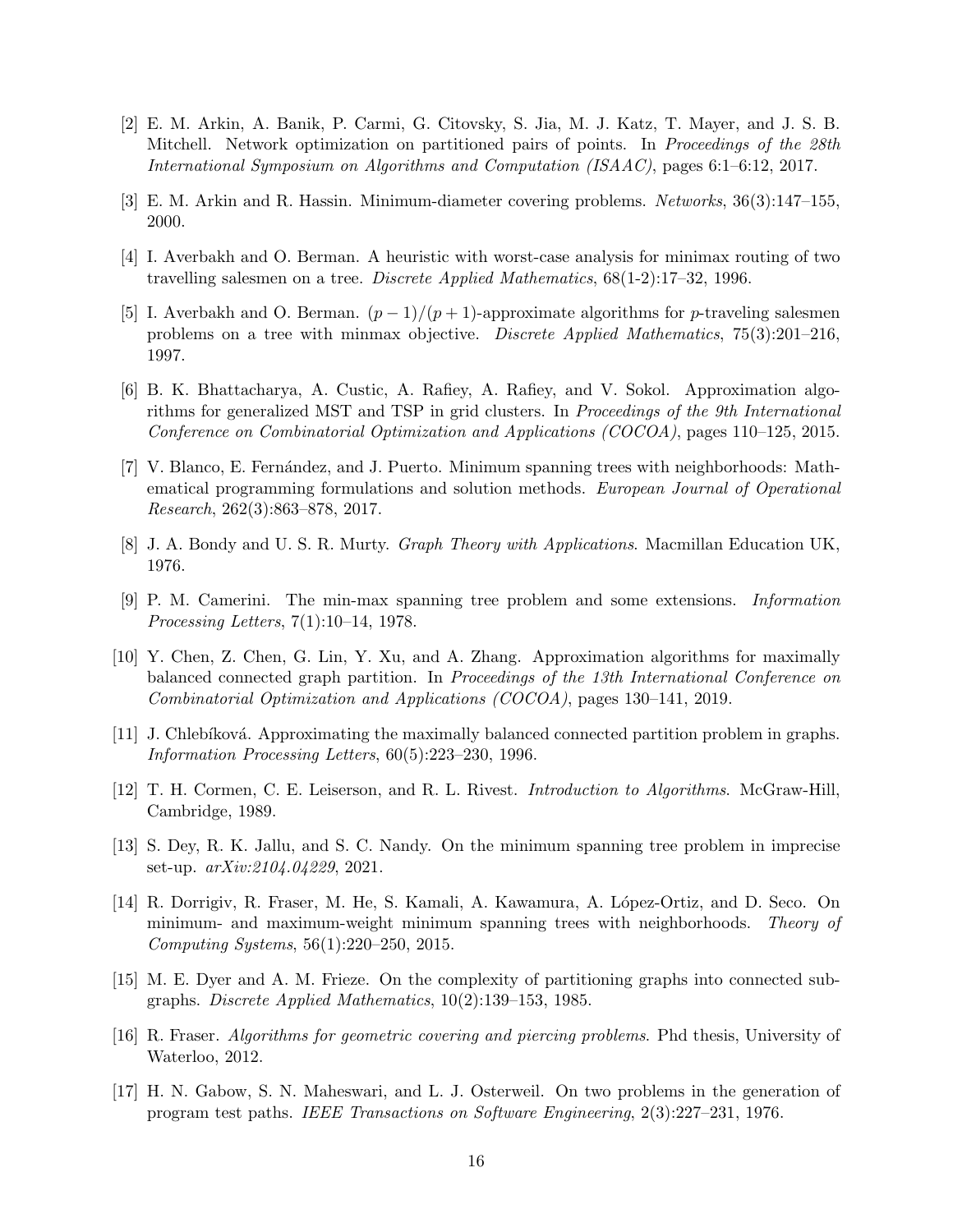- <span id="page-16-3"></span>[18] M. X. Goemans and D. Bertsimas. Survivable networks, linear programming relaxations and the parsimonious property. Mathematical Programming, 60:145–166, 1993.
- <span id="page-16-15"></span>[19] P. Hall. On representatives of subsets. Journal of the London Mathematical Society, 10(1):26– 30, 1935.
- <span id="page-16-4"></span>[20] E. Halperin and R. Krauthgamer. Polylogarithmic inapproximability. In Proceedings of the 35th Annual ACM Symposium on Theory of Computing (STOC), pages 585–594, 2003.
- <span id="page-16-0"></span>[21] M. P. Johnson. Red-blue-partitioned MST, TSP, and matching. In Proceedings of the 30th Canadian Conference on Computational Geometry (CCCG), pages 259–264, 2018.
- <span id="page-16-2"></span>[22] H. A. Kachooei, M. Davoodi, and D. Tayebi. On the generalized minimum spanning tree in the Euclidean plane. In Proceedings of the 1st Iranian Conference onComputational Geometry (ICCG), pages 19–23, 2018.
- <span id="page-16-13"></span>[23] J. Karaganis. On the cube of a graph. Canadian Mathematical Bulletin, 11(2):295–296, 1968.
- <span id="page-16-9"></span>[24] S. Karakawa, E. Morsy, and H. Nagamochi. Minmax tree cover in the euclidean space. Journal of Graph Algorithms and Applications, 15(3):345–371, 2011.
- <span id="page-16-14"></span>[25] L. Lesniak. Graphs with 1-Hamiltonian-connected cubes. Journal of Combinatorial Theory, Series B, 14(2):148–152, 1973.
- <span id="page-16-5"></span>[26] M. Löffler. Data Imprecision in Computational Geometry. Phd thesis, Utrecht University, 2009.
- <span id="page-16-6"></span>[27] J. S. B. Mitchell. A PTAS for TSP with neighborhoods among fat regions in the plane. In Proceedings of the Eighteenth Annual ACM-SIAM Symposium on Discrete Algorithms (SODA), pages 11–18, 2007.
- <span id="page-16-7"></span>[28] J. S. B. Mitchell. A constant-factor approximation algorithm for TSP with pairwise-disjoint connected neighborhoods in the plane. In Proceedings of the 26th ACM Symposium on Computational Geometry (SoCG), pages 183–191, 2010.
- <span id="page-16-1"></span>[29] Y. Myung, C. Lee, and D. Tcha. On the generalized minimum spanning tree problem. Networks, 26(4):231–241, 1995.
- <span id="page-16-10"></span>[30] H. Nagamochi and T. Kawada. Approximating the minmax subtree cover problem in a cactus. In Proceedings of the 15th International Symposium on Algorithms and Computation (ISAAC), pages 705–716, 2004.
- <span id="page-16-11"></span>[31] H. Nagamochi and T. Kawada. Minmax subtree cover problem on cacti. Discrete Applied Mathematics, 154(8):1254–1263, 2006.
- <span id="page-16-12"></span>[32] H. Nagamochi and K. Okada. Polynomial time 2-approximation algorithms for the minmax subtree cover problem. In Proceedings of the 14th International Symposium on Algorithms and Computation (ISAAC), pages 138–147, 2003.
- <span id="page-16-8"></span>[33] H. Nagamochi and K. Okada. A faster 2-approximation algorithm for the minmax p-traveling salesmen problem on a tree. Discrete Applied Mathematics, 140(1-3):103–114, 2004.